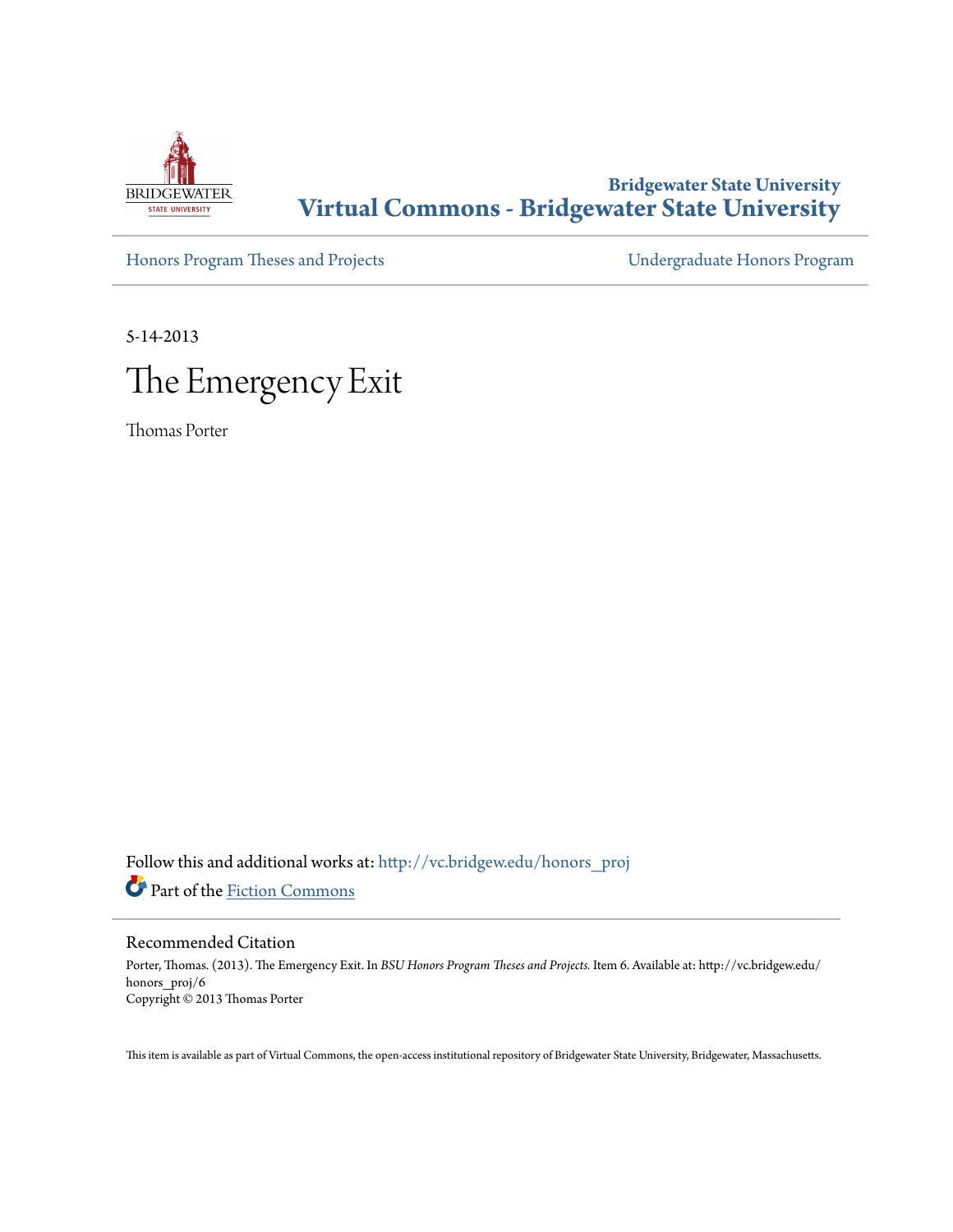## *THE EMERGENCY EXIT*

Thomas Porter

Submitted in Partial Completion of the Requirements for Departmental Honors in English

Bridgewater State University

May 14, 2013

Dr. Joyce Rain Anderson, Thesis Director Dr. Derek Leuenberger, Committee Member Dr. Lee Torda, Committee Member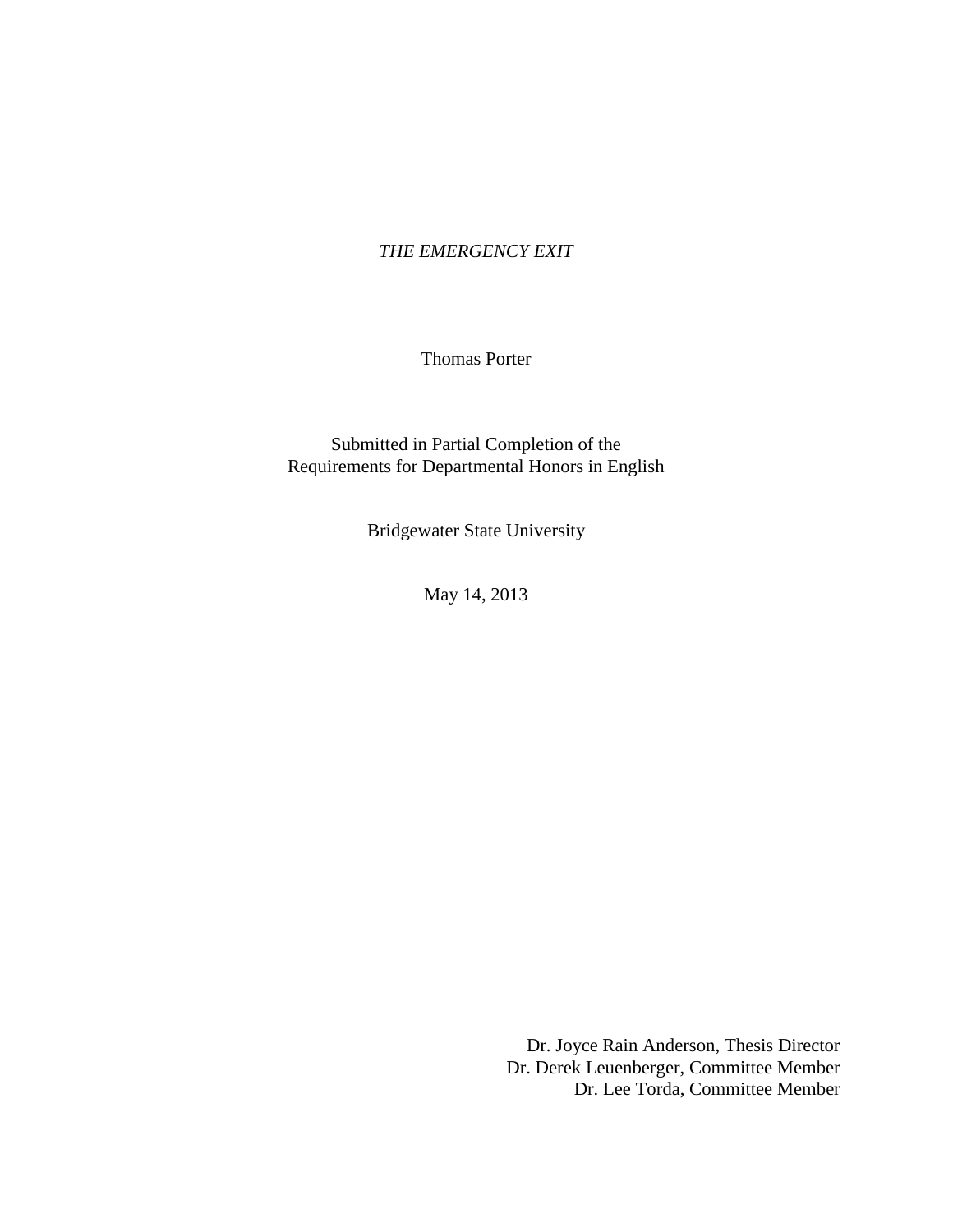Dedicated to the youth of the city, who linger in my mind.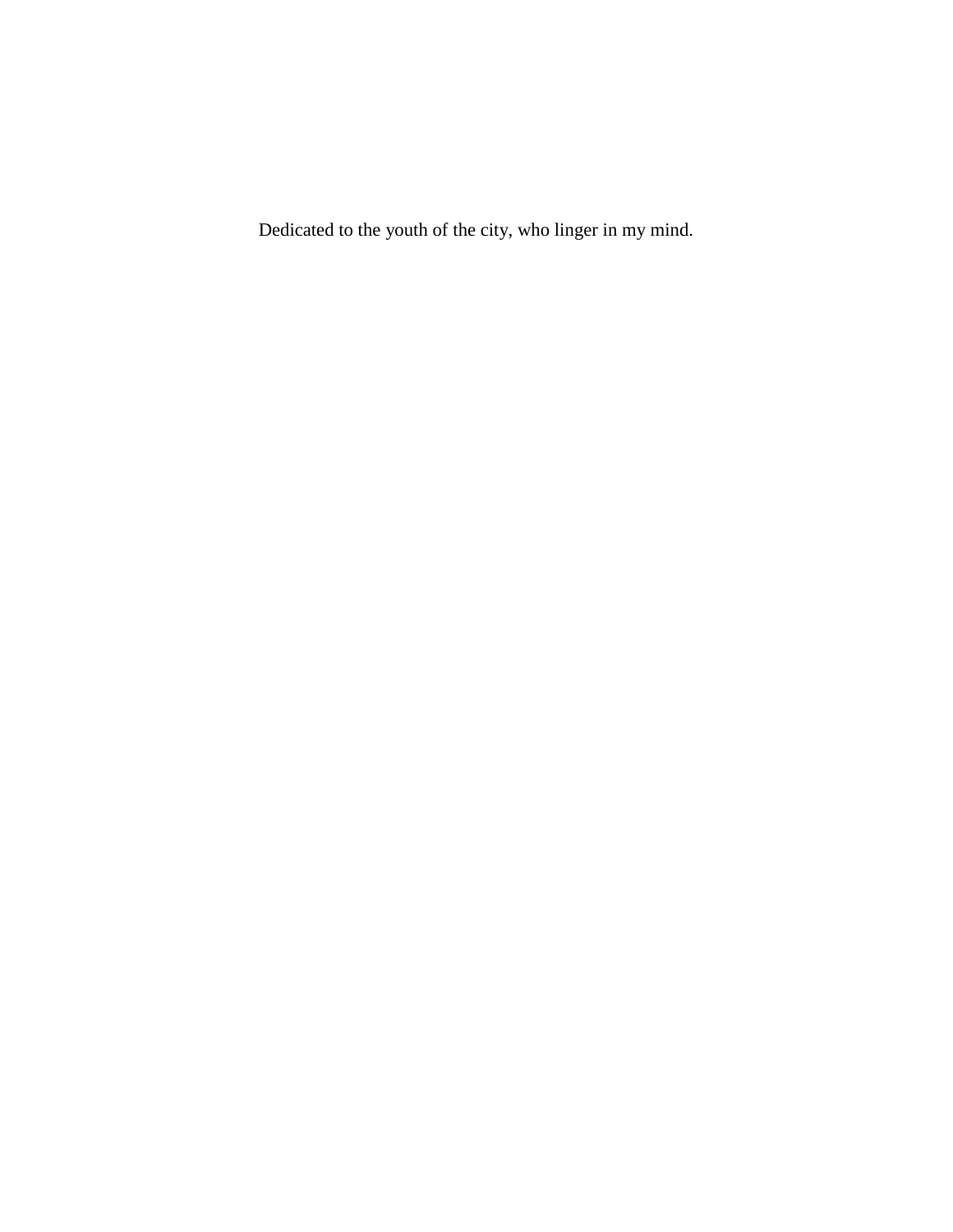#### The Frog Pond

The traffic light changes to red and before the walk sign is lit, Barry, Joe and Tony are already in the crosswalk merging into the crowds. I take a double step and move quickly to match their pace narrowly avoiding a large woman with a Filene's bag in each hand. I scuff my hundred dollar Italian leather shoes trying to regain my place alongside them. We have already stopped at Panera where I ordered a Tuscan Chicken Panini. It is the 21st of May and this is the first time they have asked me to come along with them for lunch. I have been working for Bernstein and Cohen law firm since mid January and I have been hoping this day would come. I am the new associate at the firm and I am usually left out, but today Barry, the lead associate, asks me if I want to go to the Commons for lunch. My nose somehow finds the sandwich's scent among the flowers and exhaust which triggers my stomach into reminding me that I had skipped breakfast this morning. I am hoping that they sit at the first bench so we can eat, but they seemed determined to get to a particular destination. I can feel my shirt sticking to my back, but I won't slow down to take off my new suit coat. We walk, or should I say double time, from Park Street Station all the way to the Public Gardens. Finally, Barry sits down on an empty bench facing the Frog Pond. There are some kids playing in the wading pool ducking in and out of the fountain. The bench feels warm through my polyester pants and I hope the back of the bench hides the sweat marks on my button collared shirt. I wait for Barry to start to eat, and then I take too big of a bite out of my Panini.

Joe looks at me with a smirk and asks, "You hungry?"

I make the mistake of trying to answer with food in my mouth and say, "Yeah, mm, missed breakfast."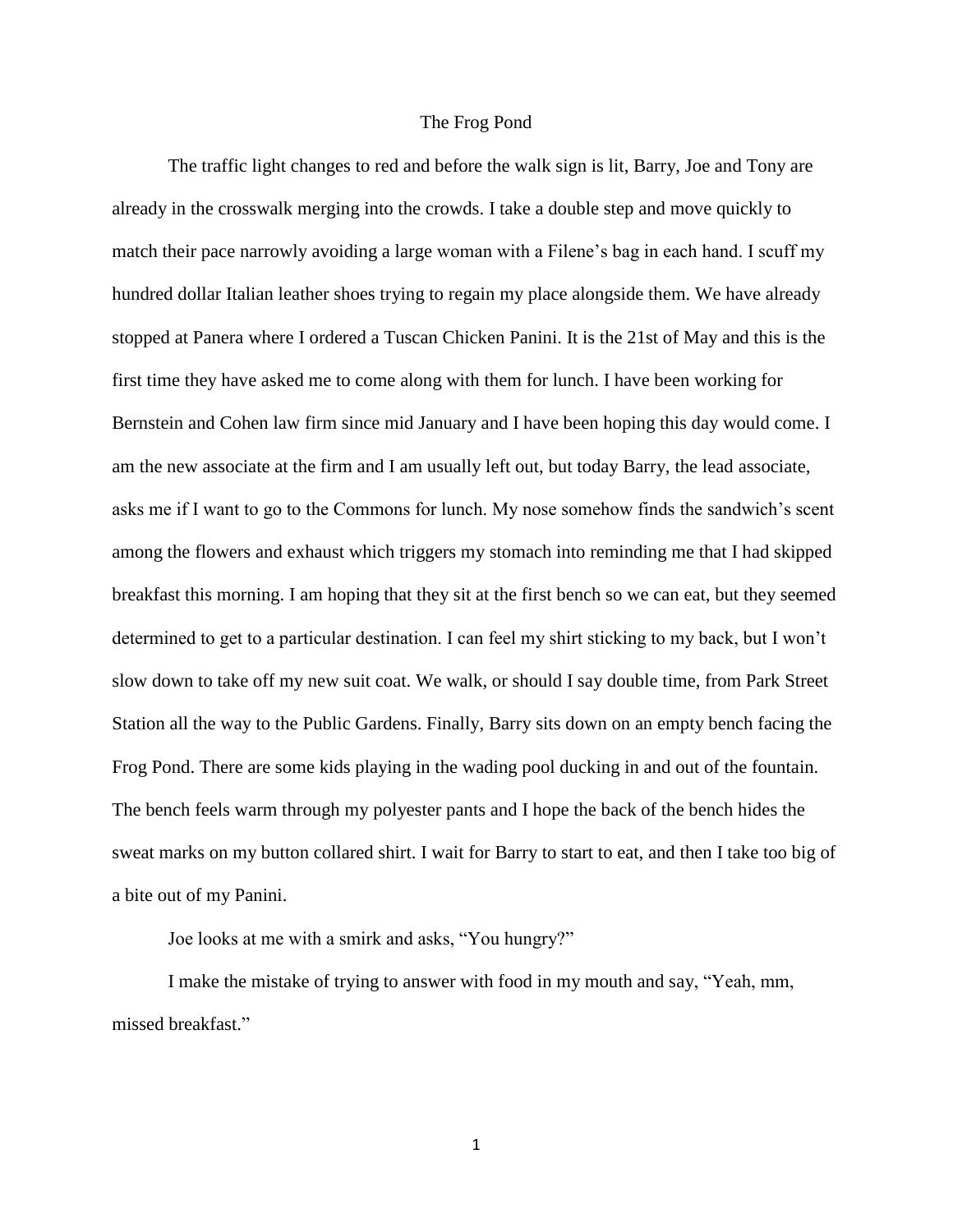Luckily, right then a fair skinned lady with blonde hair in an aquamarine sleeveless dress came walking by causing somewhat of a distraction and I can finish what is in my mouth.

 "So how do you like working here?" Barry says turning his head from the lady towards me.

"Good," I reply.

"You ever been to the Commons or Gardens before?"

"Yes, I grew up in Southie and I've been here a few times," I said.

 "Check it out, a city kid trying to be a Boston Lawyer, how the hell did you afford to go to law school, coming from Southie? Probably a free ride on my Dad's tax money," Tony says. Joe leans over and looks at Tony and says, "Not everyone gets the luxury of growing up in Newton like you. Cut him some slack, he's okay."

 "Of course he's okay or else he wouldn't be here, besides he could probably kick you and Joe's ass together, you suburban boys can't fight for shit," says Barry with a grin.

"Don't forget you're from Brookline Barry, that isn't exactly the city," says Tony.

 "Eat your lunch and shut up, or we will leave you behind tomorrow and you can eat with paralegals," Barry says.

Tony suddenly stands up and laughs. He points towards the frog pond and yells excitedly, "Hey, check that out, the bum is taking a bath in the fountain. You've got to be shitting me."

A large man covered in grime has stripped down to his pants and what used to be a white T-shirt and is using a bar of soap to clean himself off in the public fountain. There is a shopping cart with a sleeping bag on top of it with empty cans and bottles loaded inside, some old dirty cardboard and a plastic gallon jug filled with some red liquid hanging off the shopping carts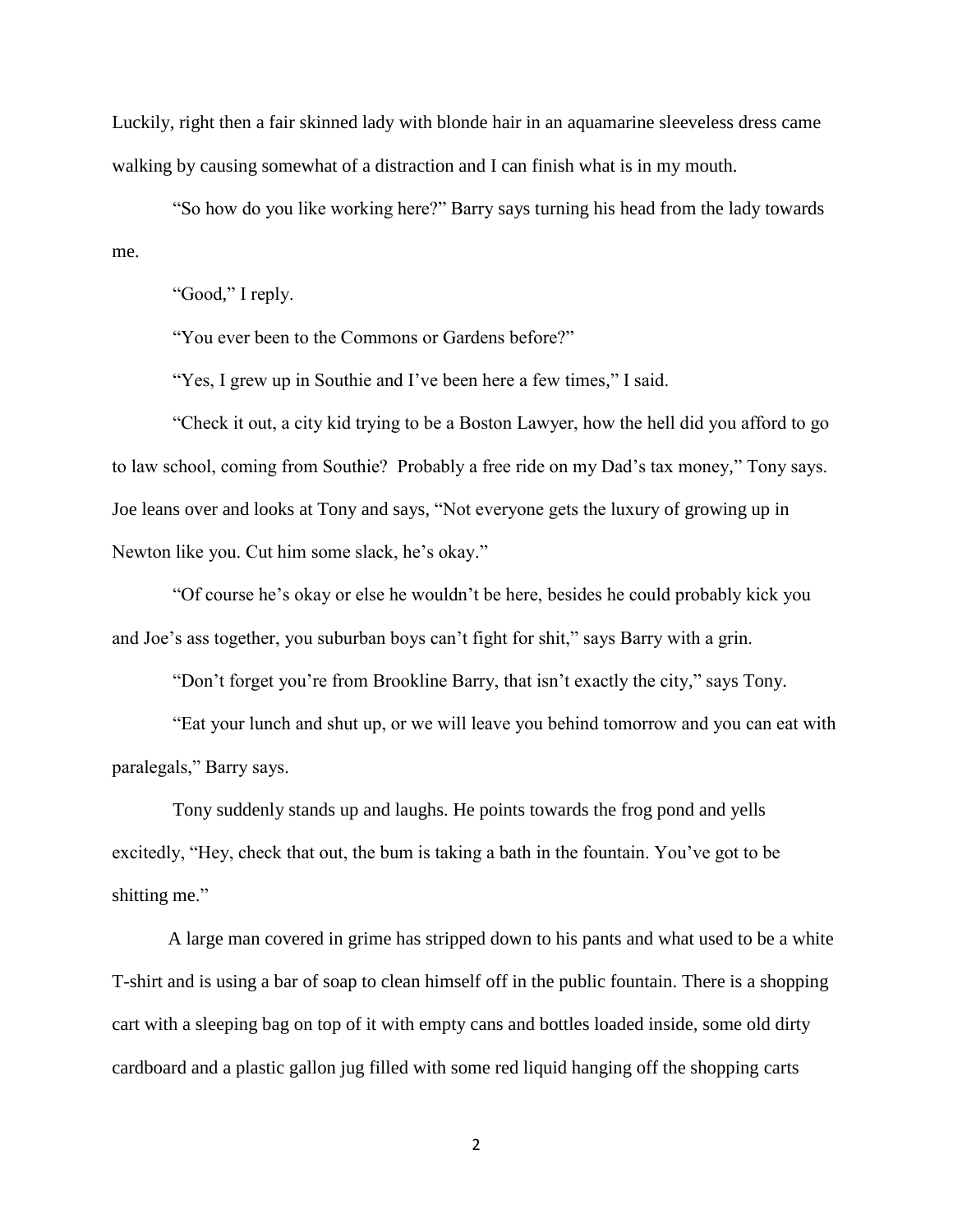handle. A pair of worn out army boots and a camouflaged army coat are floating around the frog pond next to him. His now wet, long, black hair is matted to the side of his face and his beard drips black water drops into the pool. Some kids stand far away clutching their mother's hands and people are giving him a wide berth.

Tony starts to walk towards him and Joe says, "Come on Tony, leave him alone."

Barry says, "Lunch just got a bit more entertaining" and he walks with Tony towards the man.

Joe looks at me with his eye brows scrunched and his lips pulled tight and says, "Come on." I drop my Panini and hurry along with Joe.

 "Hey Grizzly Adams, what do think this is your bathtub? Get the fuck out of there," Tony yells.

The man doesn't turn around; he is sitting now and seems to be washing his clothes.

 "Let's get his carriage and see if that will get him out of the pond," said Barry with a weird look in his eyes.

Joe says, "Cut the shit guys, leave him alone, its none of our business."

"Bullshit, that guy is stinking up my Frog Pond," Barry snaps.

Tony and Barry walk over to the homeless man's carriage and yell, "Hey Grizz, is this your stuff?"

A group of spectators have gathered and one lady starts yelling at the displaced man. The man looks at the lady and then at Barry and Tony. The look on his face seems to be that of confusion. He reaches over and puts on his sopping wet army jacket and then slumps over staring at the water.

"Let move his carriage to the trash and see if that will get him to going," Barry says.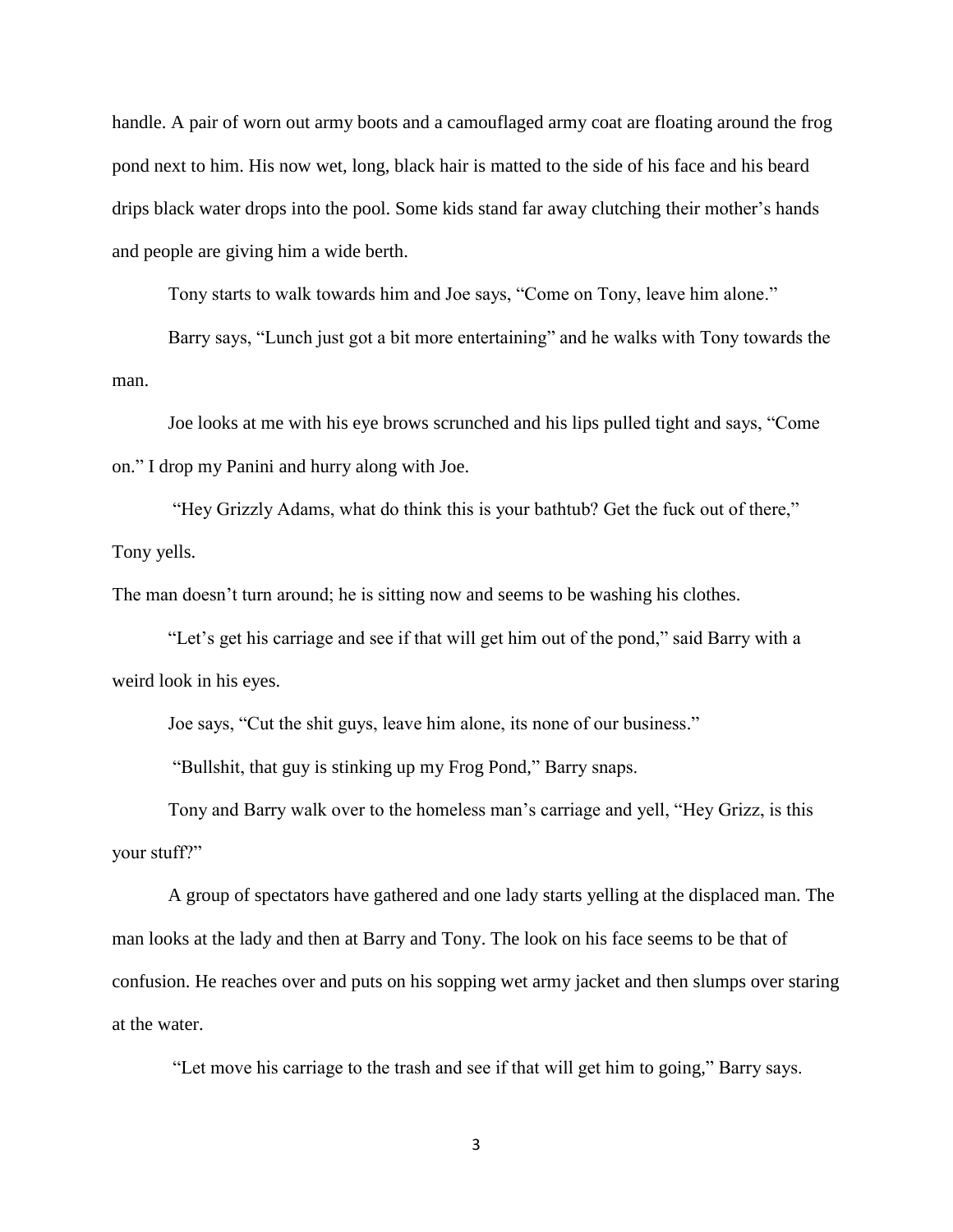"Come on guys let's get out here, it's getting late and we have to get back," I say as I start to move towards the walkway.

"Relax, we have time," Tony says.

 "Tom's right, it's almost one o'clock. Let it be and let's get out of here, we can just let the cops handle it," Joe says.

Tony grabs the jug on the handle of the shopping cart and starts spilling the red liquid on the ground. I hear the water splash and a whooshing sound and see a flash of white appear in the pond. The impoverished man is already within ten feet before Tony sees him moving towards him. A dark splotch appears on Tony's Brooks Brothers suit and his face is frozen in terror. Only a squelch from Barry's mouth propels Tony into motion, but it is too late. The man rams into Tony who flies up into the air and crashes on the pathway. The homeless man turns towards Barry who had started to run towards me and Joe. With five long strides the vagrant is in front of us. I notice that his eyes are bright blue, a piercing brilliant blue, the same as the sky on a beautiful spring day and that the right side of his upper lip is lifted creating a menacing snarl.

He bounds past Joe and me and is about to grab Barry when I yell, "Johnny!" The enraged man stops immediately and snaps his head around looking me straight in the eyes.

He blinks twice and cocks his head sideways. "Hi, Tom," he says showing a mouth full of tobacco stained teeth.

Joe looks at him and then back at me and says, "You know him?"

"Yeah"… I bite my upper lip hard with my bottom teeth.

Johnny looks around at everyone staring at him and then back at me and says, "I didn't mean no harm."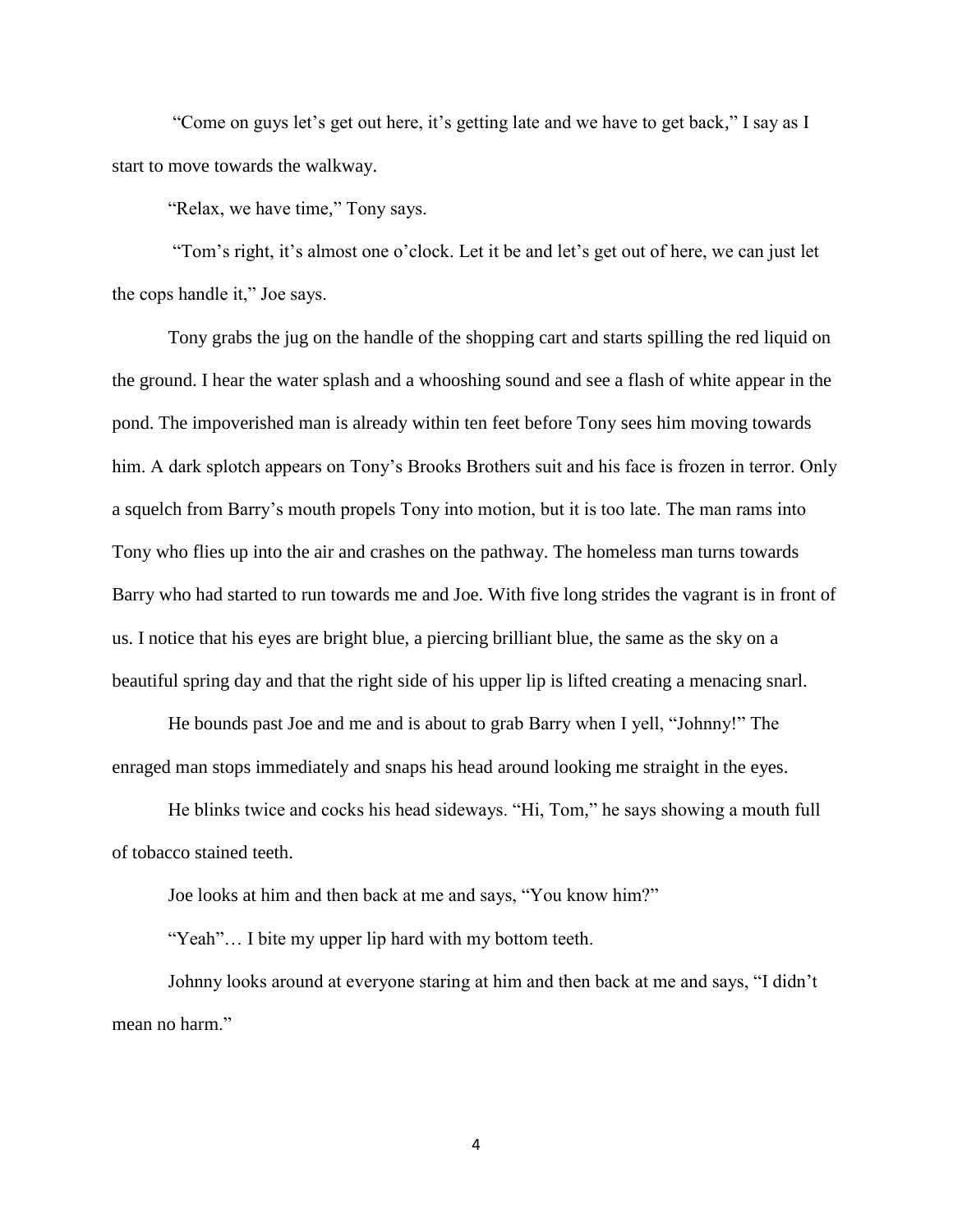"I know you didn't Johnny, I'm sorry they messed with ya, you better get out of here before the cops show up."

"Too late," Johnny says and points over at the cops running towards him with their guns drawn. "It was good to see ya Tom, tell Mom I said hi and I'm okay. Sorry if I caused ya trouble."

 "No trouble Johnny, we're good. I'll tell Mom you were asking for her." I slowly walked away from the Frog Pond, back to a place, where, I thought I wanted to be.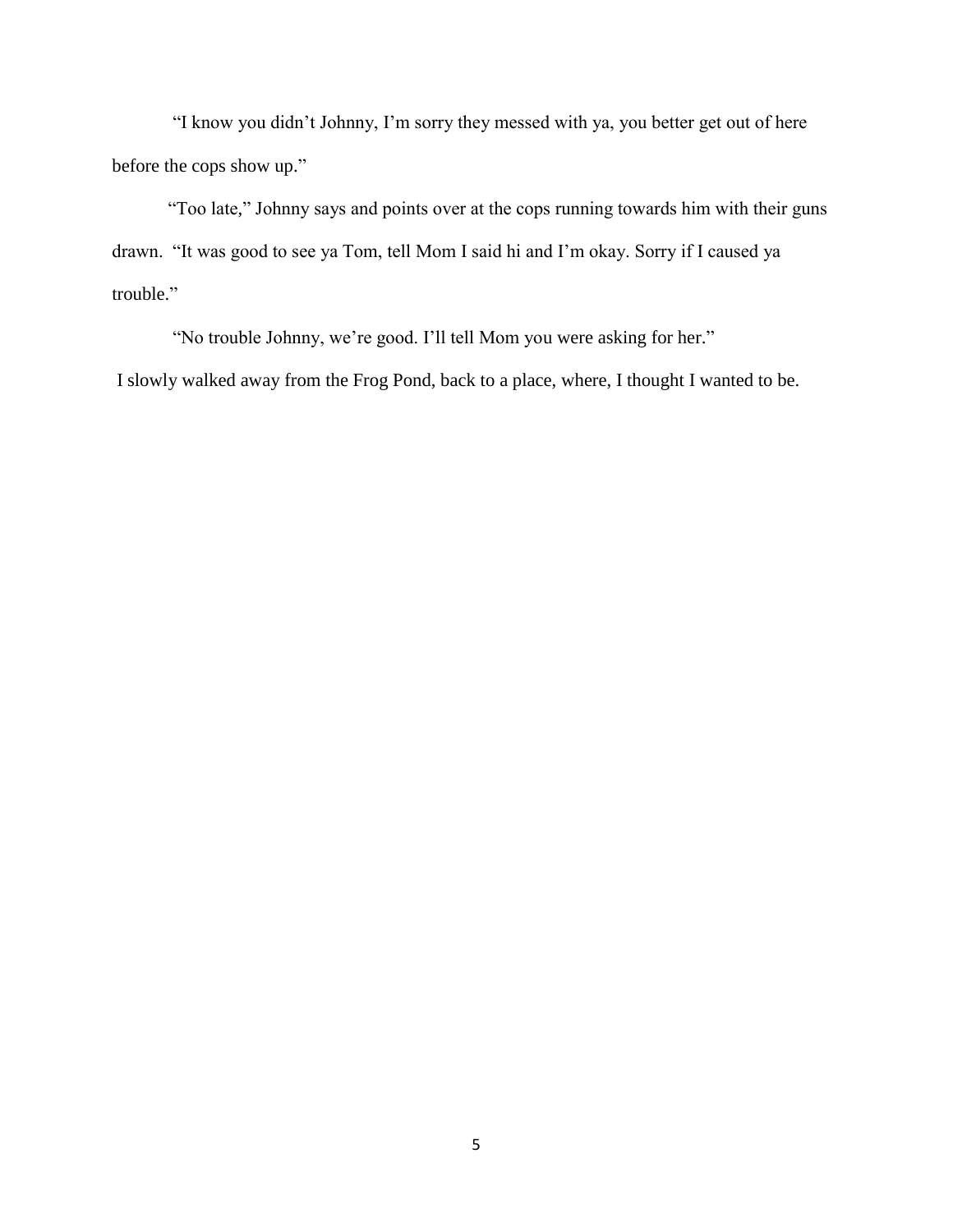#### Light Blue Eyes

This is a story about the night that everything changed and how I remember it.

The bulb on the streetlight in front of Mrs. Fletcher's house projects a dim glow, fazing in and out, casting shadows against her aged Victorian. We creep along the shifting silhouettes until we reached the knarly old apple tree standing watch over her abandoned garden. The arthritic knobby shadows dance with the shimmering streetlight. I think of a Drake's Apple Pie as my Converse high tops squash the fallen Macs beneath my feet. You see Mrs. Fletcher's yard is the easiest way to get to my Uncle's house unnoticed. There is a party going on at Uncle Billy's house, a celebration for the birth of my new cousin, little Vinnie, my Uncle Vinnie's new baby boy. I am going to be little Vinnie's godfather.

Uncle Billy is a bachelor, so all the parties are at his house. He always has a large stash of booze in his cellar, and that is our payoff. I have to get some booze for our "out to lunch punch" that we are having down the railroad tracks tonight. We almost won our last baseball game today against Cathedral High and that is as good as any reason to celebrate. Michael Paolini, who works at the local supermarket, already has the Gatorade poured into Kerry McDougal's huge cooler, and Eddie Visconti has the big Solo drinking cups and the sliced fruit all ready to go. All we need is Uncle Billy's booze and then it will be party time.

"You ready?" I say to Edmund who is trying to wipe the applesauce off his Keds.

 "Yeah, let's go, these god damn mosquitoes are drinking more than I am and it's pissing me off."

Edmund and I have been friends since grammar school and are usually always together. He is a big- boned kid as Mom would say, and he is always getting in trouble because of his size and his red hair. At six feet two inches and a raggedy Andy mop, he can be spotted from three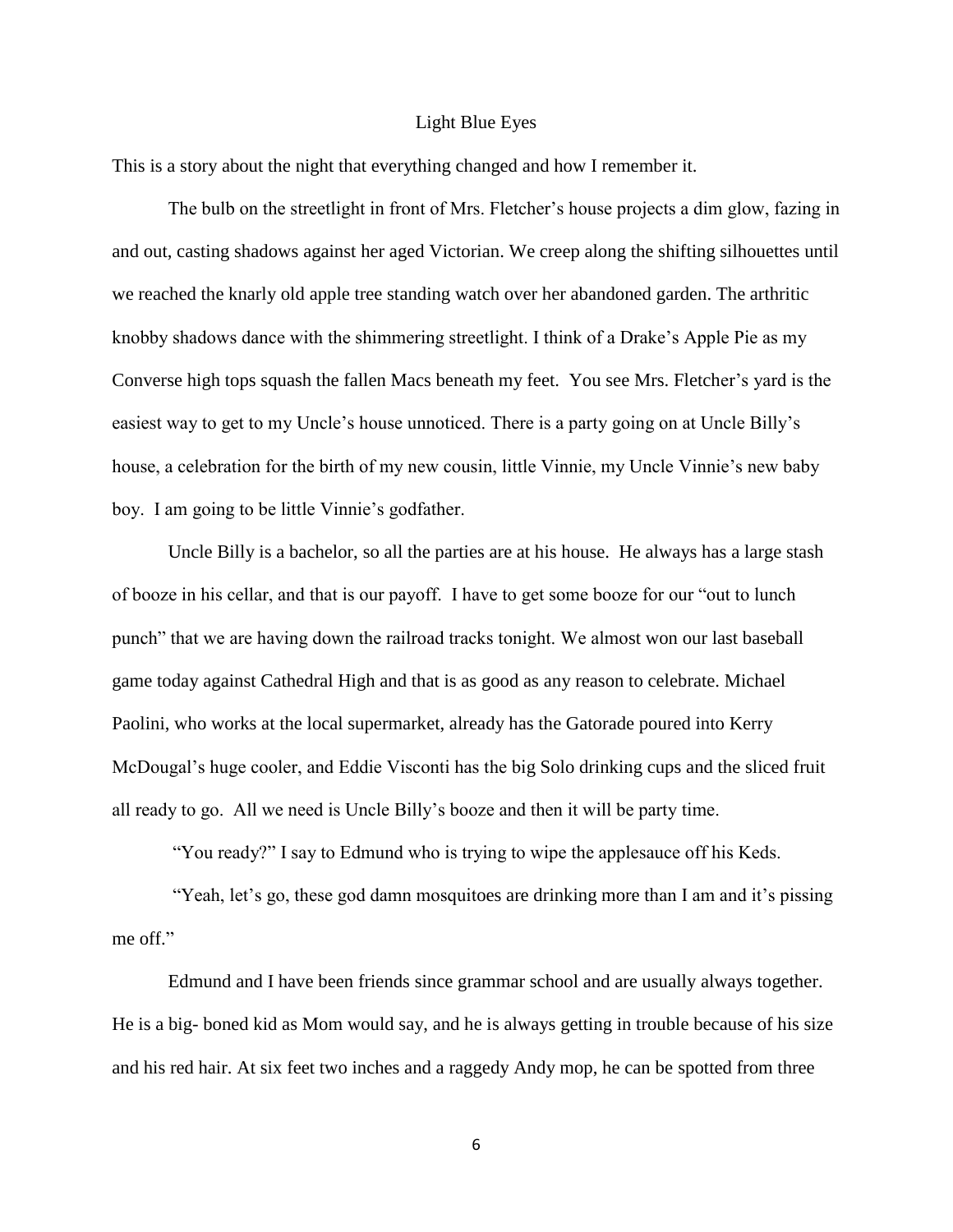blocks away. I don't really care what he looks like or how much trouble I get in when I am with him, he is my best friend. He helped me a lot when my dad died. He always has my back. We are going to steal the booze together and together we will get smashed.

It only takes two long strides from the apple tree to leap over the top of the chain link fence and land in Uncle Billy's yard. I sprint for the barrels that are kept under his back porch and squeeze in behind a grey one that smells like chicken grease. The fence rattles as Edmund swings one leg over and then the other, going slower than it seemed possible. You think he would just glide over the fence being such a big kid. Shaking my head, I watch him struggle to scale the five foot high fence. Edmund smirks when he reaches the barrels and shrugs his shoulders as he ducks behind one. I don't waste my breath teasing Edmund about his gracefulness. I just look at him, smile, hit my forehead with an open palm and shake my head. The sound of a stereo, loud voices and laughter swallows our unintended noise and I hope that we hadn't been seen. A sweet whiff of Columbian weed mingles with Honduran cigars and overwhelms the stink of the trash. I look over at Edmund and he sticks his head up over the barrel and inhales deeply, smiles and licks his puckered lips.

"Uncle Billy really knows how to have a party," he says.

"Be quiet," I reply.

Edmund is my mule. He will stay put while I go get the booze and he will help me carry whatever I can snatch to the "out to lunch punch". The red mop has to stay hidden. Michael, Kerry and Eddie are counting on us. They are waiting at the second tunnel on the railroad tracks for us to come back. I can't screw this up. I want to impress Kerri; she is a whole lot friendlier when she is drunk.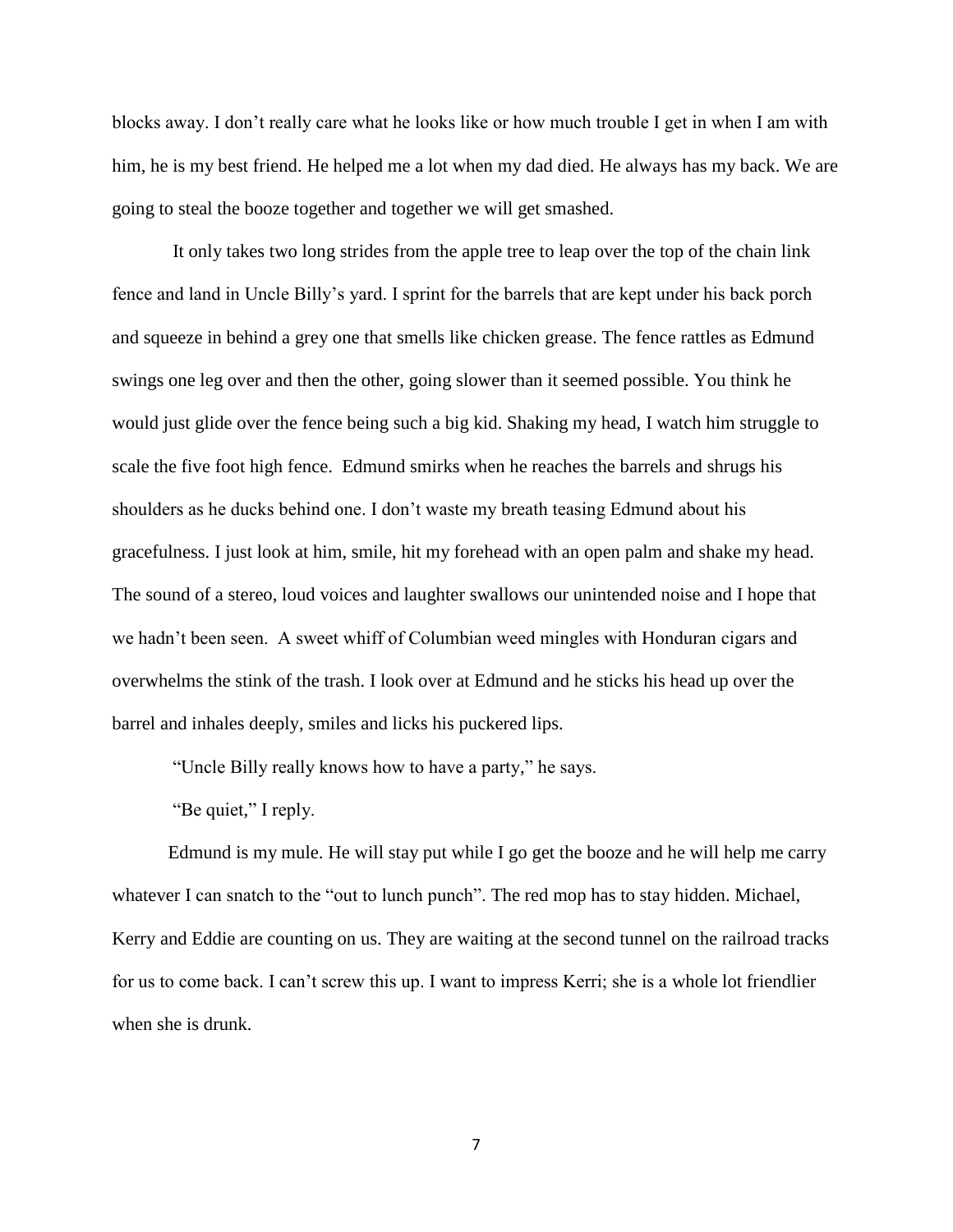The cellar door is on the side of the house. My Uncle Billy always leaves the door open in case someone from the precinct needs to crash there for the night. He had built a small bedroom in the cellar so that guys could catch some rest between details and going on regular duty. I didn't tell ya, Uncle Billy is a cop, District 5's lead lieutenant. All my Uncles are Cops and so was my Dad. Uncle Billy has an open door policy in his cellar, first come, first serve and that my friend, is exactly what I am going to do, serve myself to some of Uncle Billy's booze. I look at Edmund; he lifts his hands above trash barrel and rubs them together. I smirk and keep low as I steal my way to the cellar door.

Slowly I progress up the driveway along the house's stone foundation. I make it to the cellar door. Slowly opening it, the hinges shriek. My head darts back and forth, but I see no one. Quickly, I duck inside and tear for a corner, where I settle in to listen. The upstairs floor shakes with the beat of a George Thorogood song. My jackpot is just off to the right under the cellar stairs and I can see bottles of all shapes, sizes and colors glimmering in the dusty cellar. It all looks so sweet. *We are going to party tonight!* I shoot out from the corner and make a direct dash towards the wall behind the spare bedroom. Crouching down, ready to spring, I hear a noise, so I pull back behind the wall. Footsteps are echoing off the stairs, someone is coming down. Shit, I can't get caught, Uncle Billy will kill me. I bring my fist to my mouth and wait. Curiosity overcomes my fear and slowly I peak around the corner. Uncle Vinnie is coming down the stairs with some girl. She stumbles down the stairs following him. I have never seen this girl before, *weird.* Her clothes are tight and short, but compliment her body nicely. She is tall and lean and looks really young. She is wearing too much makeup and cheap looking jewelry, but it looks pretty good on her. Her blond hair and pale skin highlight her light blue eyes that shine through the dimness of the cellar. I can't stop staring at her eyes, they are striking. I glance from her to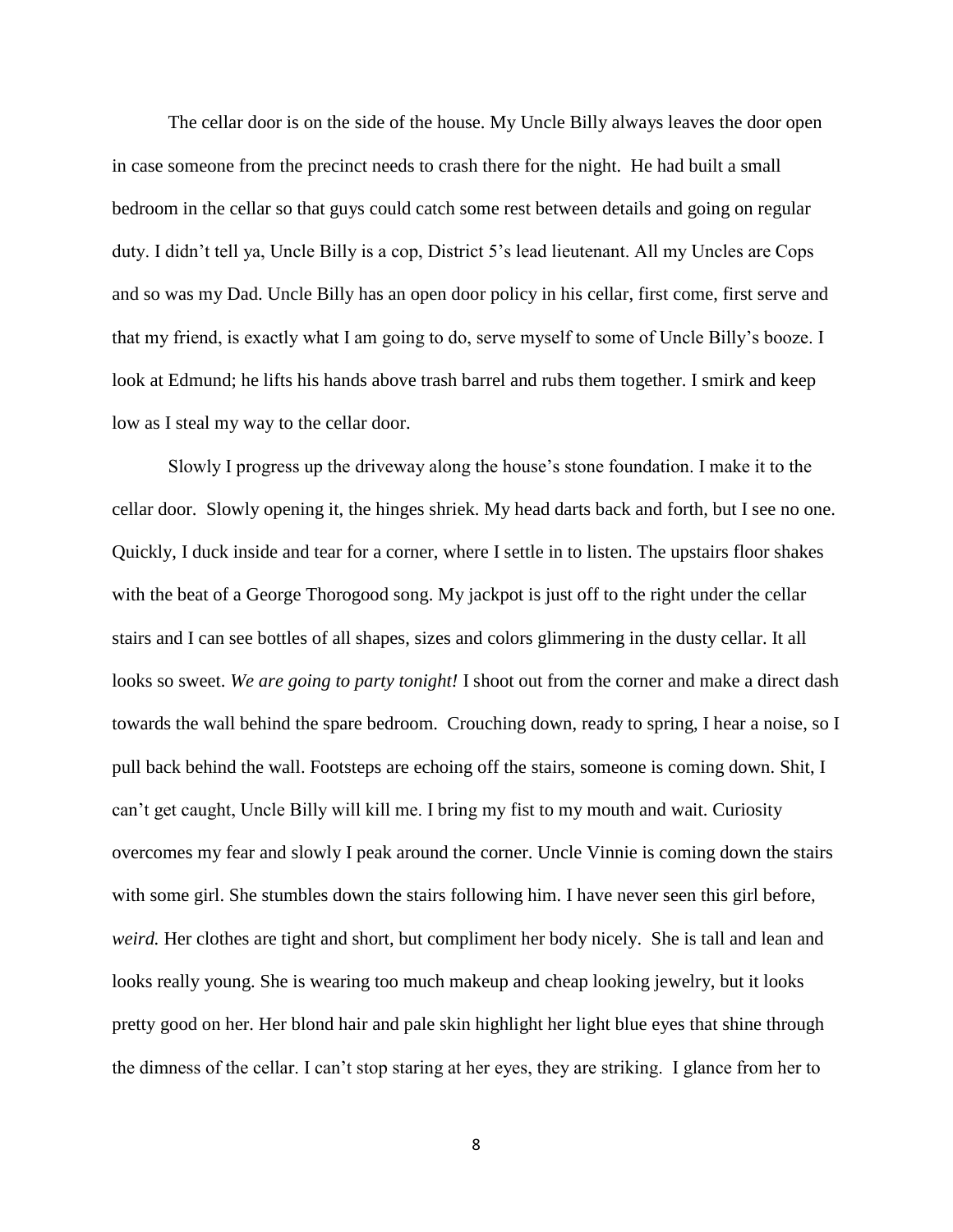Vinnie. What the hell is she doing with Uncle Vinnie and what the hell is Uncle Vinnie doing with her? A sudden glow illuminates Uncle Vinnie's face as he lights a pipe. I crouch further down and back up further behind the wall. I slowly sneak a glance and see smoke rising from the bowl of the pipe, but can't believe it. The girl with the amazing eyes is bouncing up and down on both feet and is holding her hand up waiting for the pipe.

"Come on, give it to me, give to me," she says.

 "Take it easy, baby, there is plenty. I scored a lot of this shit in a bust down on Washington Street. The punks never knew if we were goin to bust them or beat em. They were lucky we let em go" Uncle Vinnie says, with a weird smile on his face. Uncle Vinnie passes it to her as the smoke curls out of his lips and he reaches into his pocket and pulls out a plastic baggie. The girl takes a long hit, closes her eyes and passes the pipe back to Uncle Vinnie who places something into the bowl.

 "Good shit, huh?" Uncle Vinnie says and looks at the girl with an even weirder look. I suck in a deep breath feeling nauseated from the smell. It doesn't smell like weed. I peer at the door, and I tell ya, I almost run for it, my legs won't respond, but my mind is racing. I don't want to see anymore. I just want to get out of here. I can't believe it. The sounds of them inhaling and the clicking of the lighter are slowly replaced by wet smacking sounds and sickening groans. Uncle Vinnie is grunting and the girl is moaning. I put my hands over my ears and press as hard as I can, but I can still hear them. *This sucks!* I shake my head back and forth. I can't believe this is happening. Forget the booze; I just want out of here.

Suddenly Uncle Vinnie yells, "What the… You little bitch, give me my rocks back!" "I don't have em," she says seductively.

"Bullshit, there is no one else here but you and me, give me my rocks back."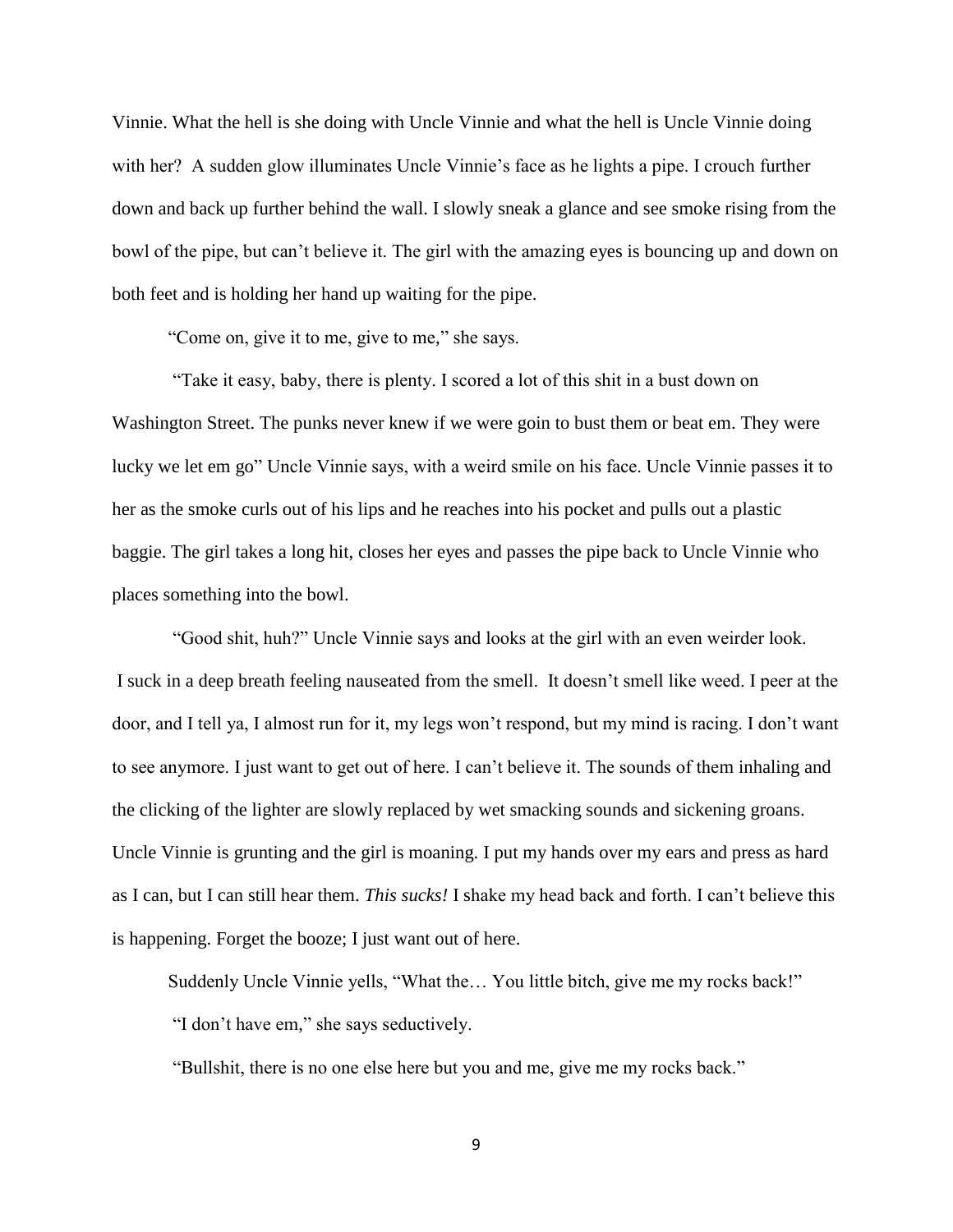"I don't have em, Vinnie, I promise. Really, look around; maybe you dropped them when we were getting it on."

"Okay… help me look. I can't leave this shit around for my brother to find."

I slide even farther into the shadows, hoping they wouldn't look over here. *Shit what if they come over here?* I rub my face with my sweaty hands and press my back further into the wall. I look towards the door but Vinnie is in the way, he will see me if I make a break for it. Everything in the cellar looks so different. It's brighter and they are going to find me. Uncle Vinnie is coming towards me. A piercing pain stabs my stomach and I place my head between my knees. Rocking back and forth I mumble "Oh no, Oh no, shit, fuck, damn". My lips are trembling. I slowly raise my head and feel wetness brush my cheek. My vision is blurry. *Please no!*

 "Hey, come back here you slimy bitch, you did take it," Uncle Vinnie shouts. The rapid clicking of her three inch heels is quickly followed by Uncle Vinnie's loafers slapping on the concrete floor. She screams. Then a muffled sound is followed by several thuds and then a loud thump. I gradually lean towards the edge of the wall; all I can hear is music, nothing but music. I continue to move closer to the edge, then stop. I hear a rustle of fabric followed by a slight groan. Then the sound of someone brushing off their clothes comes from the direction of the stairs. Taking a deep breath, I slowly peak around the corner. I see Uncle Vinnie slowly getting up and looking around, but the girl didn't move. Her light blue eyes are looking directly at me; I jump back behind the wall. Closing my eyes, I try to shake the image of those brilliant light blue eyes. I cover my mouth with my hand and bite my upper lip. I can't believe this is happening. Please let it all be a hallucination or a dream. A scraping sound causes me to open my eyes. Crawling back to the edge of the wall, I gradually get my head around the corner and see Uncle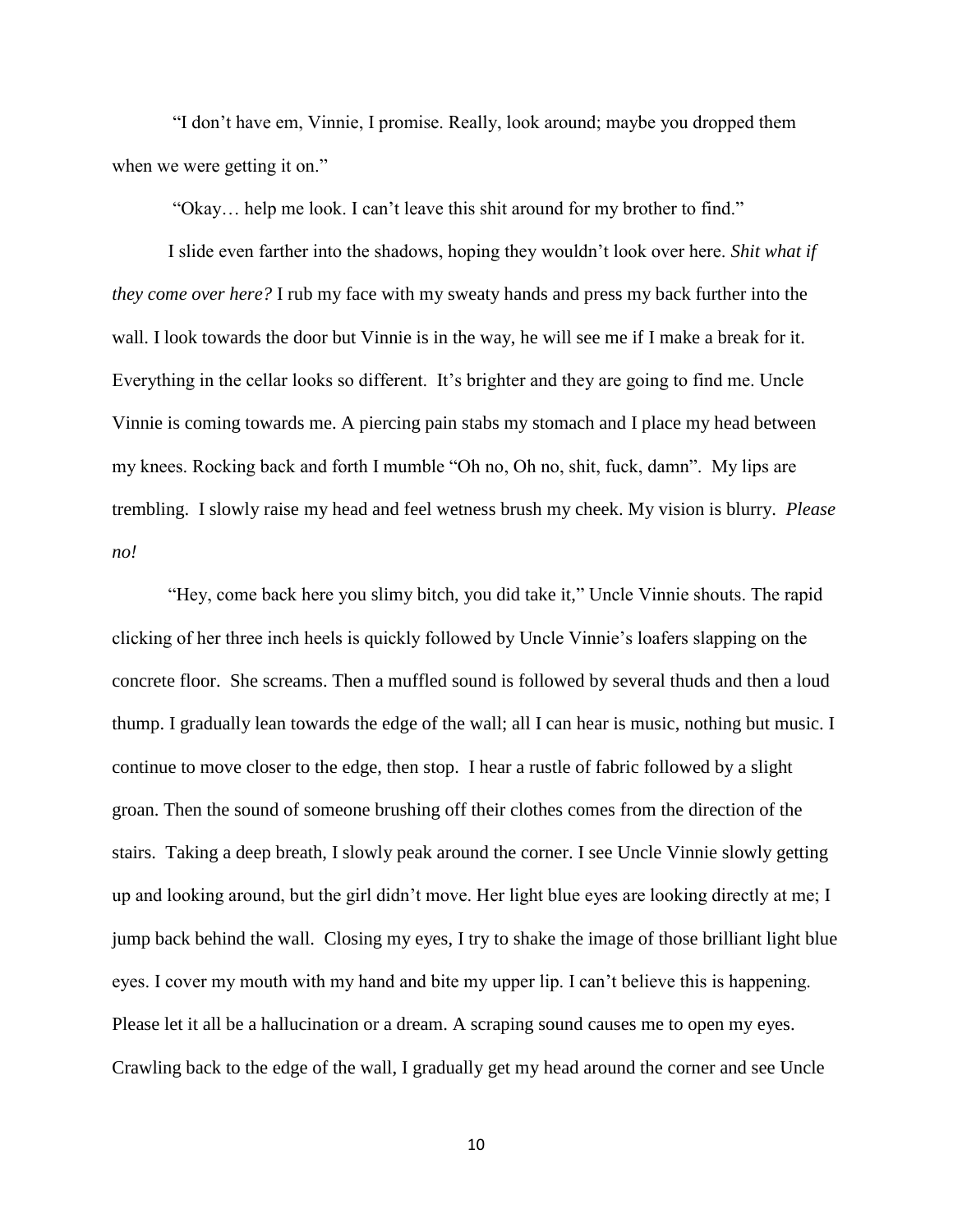Vinnie dragging the girl across the floor. My stomach feels like right after you puke, and I taste the cafeteria burritos that I had for lunch. I swallow hard and want to spit. Uncle Vinnie is dragging the girl into the spare room. I pull my head back and sit down hard. Covering my face with both of my hands, I suck in a deep breath of sour air and hold it. I am shaking now and freaked out that Uncle Vinnie will hear me. *Please God just get me the hell out of here.* Uncle Vinnie shuts the door to the room and pauses. I feel as if he is looking right through the wall at me. His breathing is heavy and deep. Each thump of his footsteps on the stairs shoots a blow through me, echoing in my head and passing through my body with a shudder. The lock on the upstairs door clicks like a trigger.

I don't know what to do. Man, I am telling ya, I don't know what to do. I want to check on the girl, but I have to get out of here. My body won't respond. I start to tremble. Is she still alive? Will Uncle Vinnie come back? Shit, what do I do? My stomach feels as if it has lurched up into my throat and I stifle a gag. I am scared and have to get out of here. I'm sorry girl, but I don't even know you. Damn those brilliant blue eyes. Praying for strength I roll over to my knees, scramble to my feet and head straight for the door. I fall, slamming my knees on the steps. I didn't worry any more about making noise, it isn't even a thought. I am out of here. Crawling out onto the driveway, I stand up. Twisting my head both left and right, I forget where I am, Shit. A sudden movement catches my eye and I jump and let out a muffled squeal.

Edmund has come out from under the porch and says, "What are you doing, what took so long and where's the booze?" I stare at him and then tear down into the backyard leaping over the fence. Running until I make it to the railroad tracks; I scramble into the bushes and close my eyes. I can't stop seeing her light blue eyes. Lying down in the leaves with my knees tightly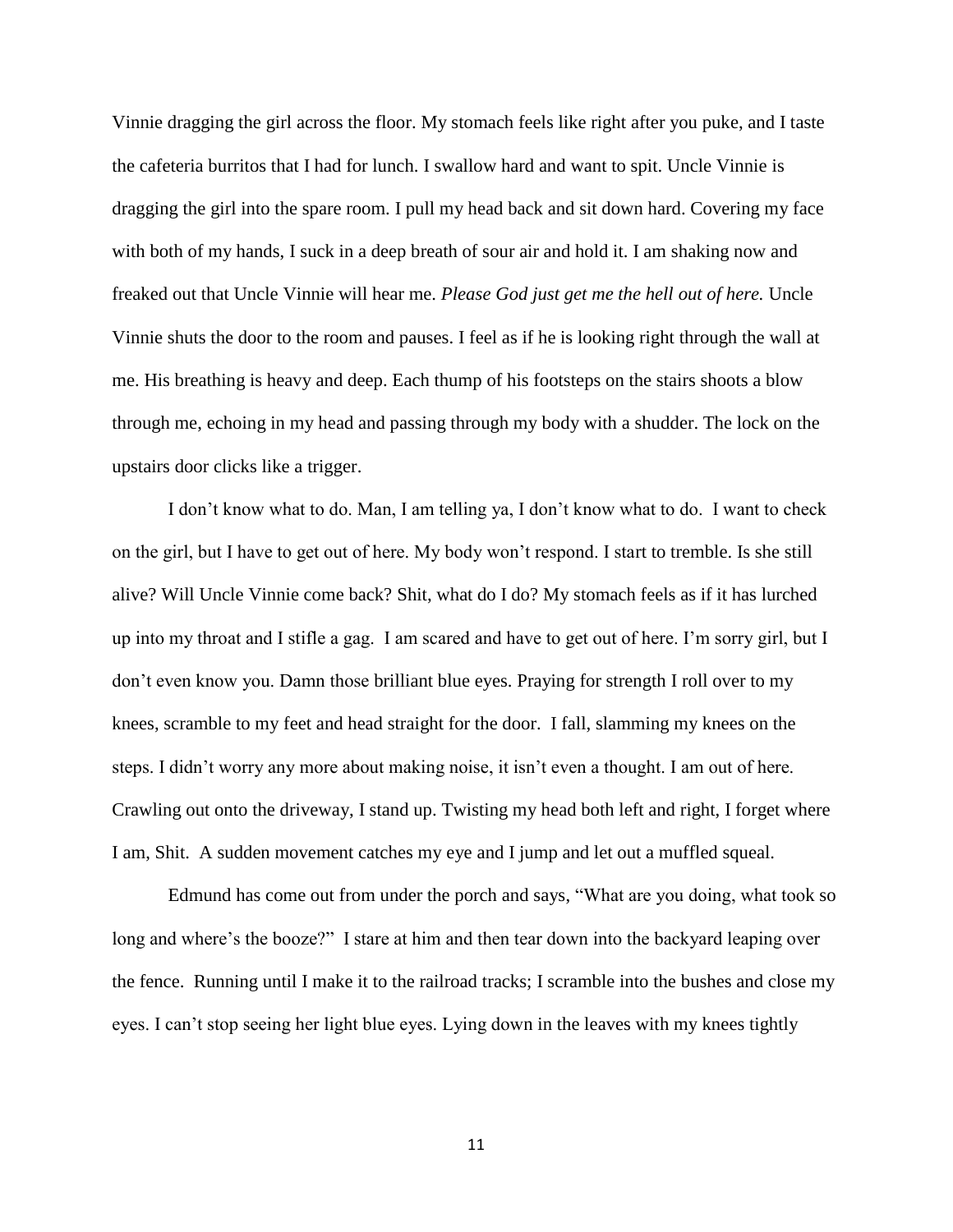pressed into my chest, I roll on to my side, and cover my face with my hands. They will not stop shaking. I start to cry and think of my Dad.

\*\*\*\*\*\*

It is Saturday and I am playing my final baseball game of the season. We are playing the stuck- up players of Cathedral High. Uncle Vinnie is here, he is always here. The crowd is sparse, mostly family and a few senior citizens who had nothing better to do. Our team isn't very good, not as good as when Uncle Vinnie, my Dad and Uncle Billy had played. The old timers in the stands still idolized Uncle Vinnie and bolstered about the glory days. Uncle Vinnie's pitching had won the world series for our school three years in a row. The only year they had lost was the year my Dad had died in "the accident". Now everyone expected me to be the next Uncle Vinnie. Uncle Vinnie had taught me how to throw my signature four seam fastball. It sunk away from the batters when I threw it right, which didn't happen enough. It is this pitch that helped me make the Varsity team, as a backup closer. I am trying to use it now. The game is close. We are down by two runs, and I am on the mound.

"Remember to keep your elbow above your shoulder and position your feet," Uncle Vinnie yells from the stands. "You got this, Tommy boy."

My mouth is dry and full of dirt and I catch a whiff of stale popcorn. I glance towards the stands looking for Kerri, but I don't see her. Hey, a guy can dream right? I shake off the curveball call from the catcher, suck in a whole bunch of dust and let my fastball fly. The batter connects and I watch the ball sail towards the fence. I knew it was gone and tossed my glove at the mound. I rip my hat off my head and rub my hand across my scalp, staring down the batter as he circles the bases. No one on his team says anything as they line up to shake his hand. I stare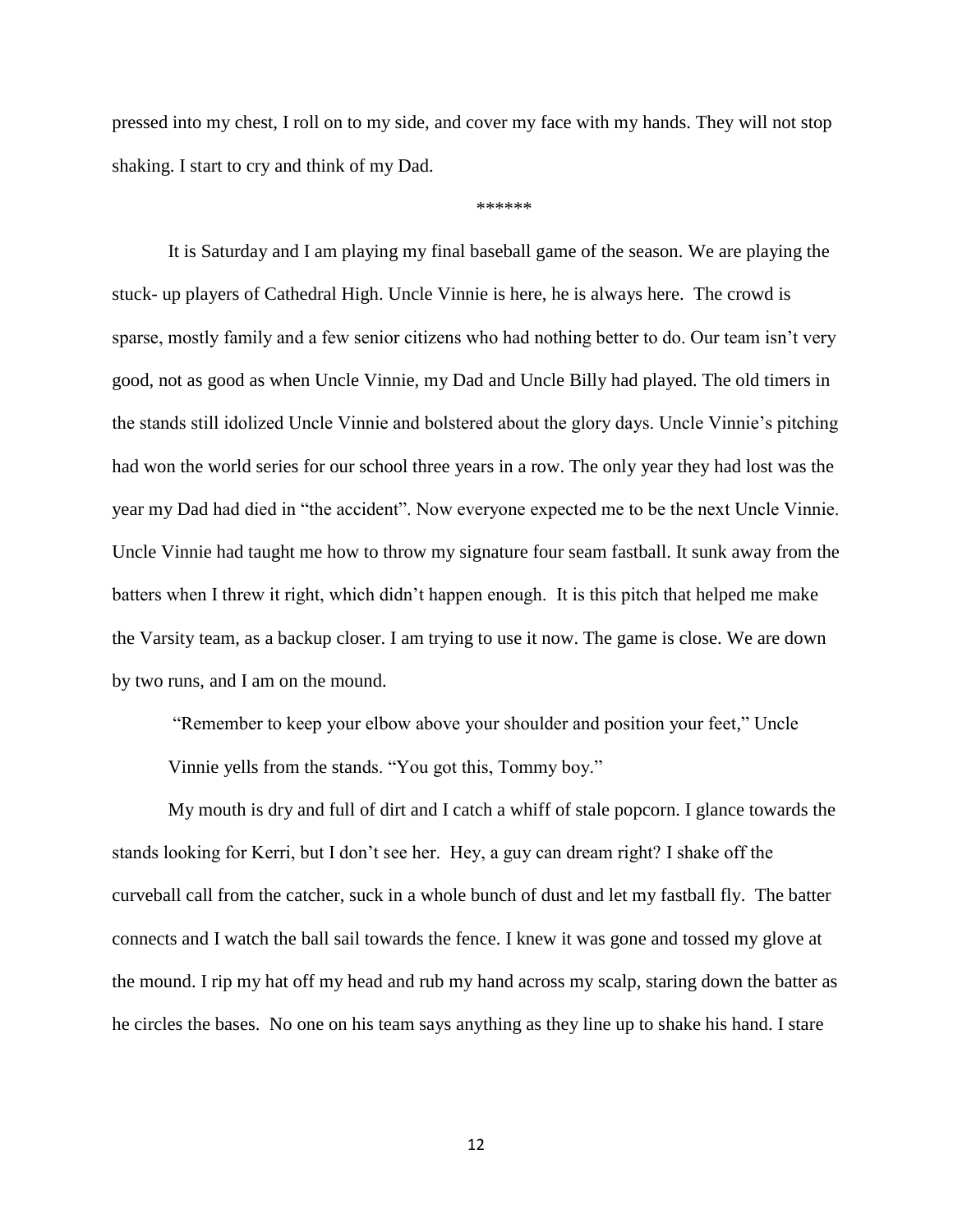at the other team's prissy players, just daring one to say something, but none did. The rest of the game is a blur, but I finally manage to get the third out. Uncle Vinnie meets me at the gate.

"Tough break, those guys are good hitters," says Uncle Vinnie.

"I should have used my curve ball more," I say.

"Your curveball sucks," Uncle Vinnie says with a smile. I smile back.

 "Listen, I want to ask you something. It would mean a lot to me if you would be the Godfather to little Vinnie."

"Really, me, yeah …, wait, what does a Godfather do?"

 "Just make sure he goes to church and does the right thing, you know, like help him out and such, it's not hard. Your Grandma knows all bout it, she can clue you in. Auntie Maria and I really want you to be the Godfather of little Vinnie. What do ya say? "

"Yeah, Ok, Thanks Uncle Vinnie."

 "Now come here and give me a hug, I got to get back to work. Don't worry bout the game, we will work on that fastball and you'll have them swingin away next year. You need a ride?"

 "No thanks, I am hooking up with Edmund and we're going to the park to shoot some hoops. See ya later, and thanks Uncle Vinnie."

"You got it kid; I will see ya tomorrow for the Sunday meal."

"Okay, Bye Uncle Vinnie."

\*\*\*\*\*

Sunday afternoon dinner is a family tradition. All of my family comes to Grandmas and you have better have a great excuse for not making it. This family tradition goes back for hundreds of years. That is what Grandma says anyway. I told my Mom that I am sick and can't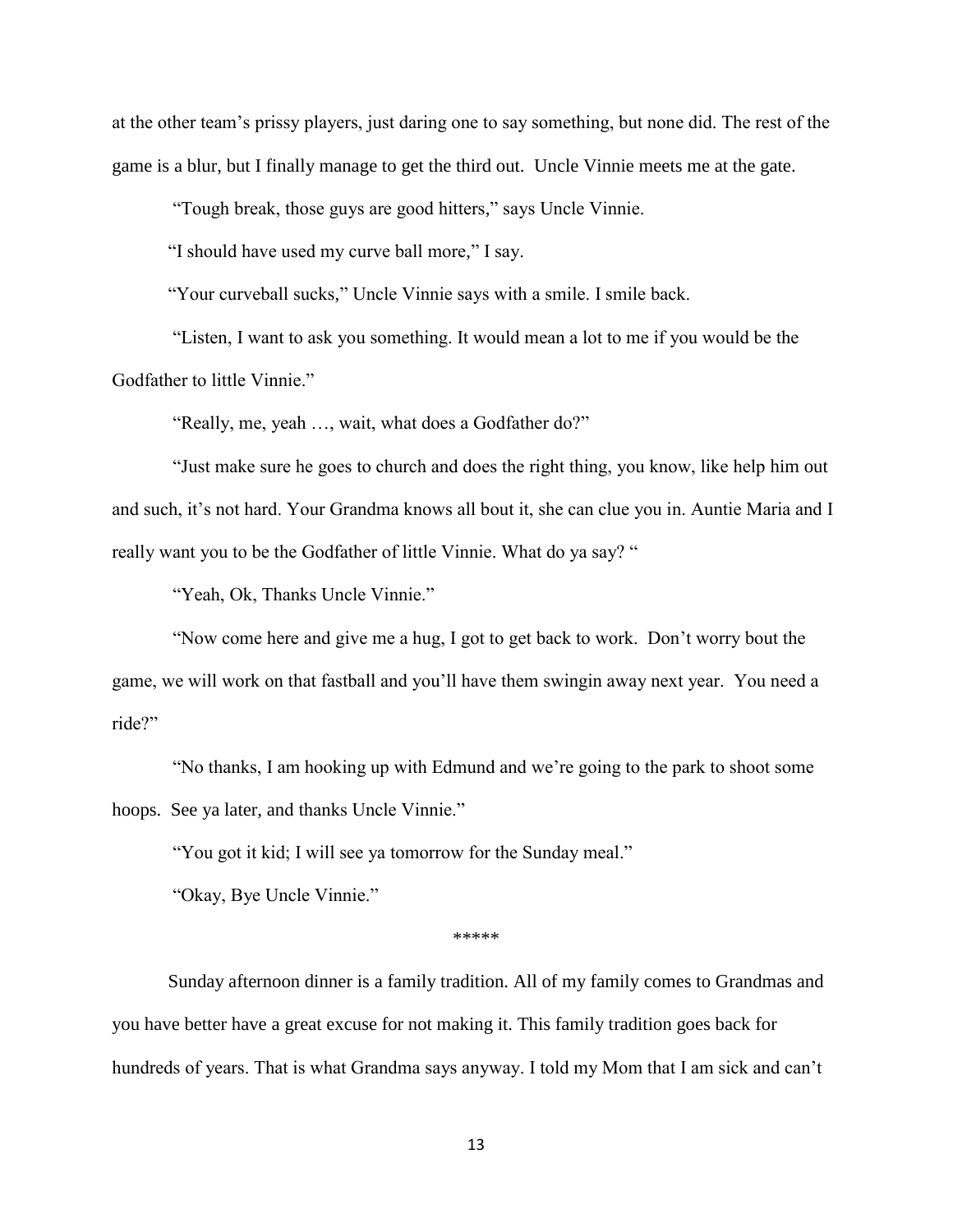come, but she says that I don't have a temperature so I have to come. She says that I would feel better when I get there. I know I won't. I want to tell her what has happened, but I just can't. I didn't get home last night until late. I had stayed at the tracks and finally left because if I wasn't here to go to Grandmas when she woke up, Grandma would have called my Uncles. I don't want to see Uncle Vinnie. I can't look at him. I'm scared.

I hide in my grandma's back room and go unnoticed for awhile because everyone is enthralled with the new baby. That is until Edmund comes to the door. Grandma comes and gets me and asks if I am feeling better. She tells me that Edmund is here. I tell Grandma that I am feeling better and ask if I can go out to talk to Edmund.

Grandma looks at me with her right eyebrow raised, you know like Grandmas can do and say, "Okay, if you are feeling better, but be sure to be back for dinner."

 "Thanks Grandma, I love you," I say as I give her a quick hug, then shoot down the hallway and bolt outside without even looking in the parlor. Edmund follows me and starts to say something, but I grab him by the arm and take off down the street. He looks at me with his face all scrunched up and when we finally stop he says,

 "What the hell is eating you? Where did you go last night and what happened at your Uncle Billy's. Man you looked like shit when you came out of the cellar and then you disappeared without saying a word, what the fuck is up?"

I glanced back up the street to see if anyone is coming and say,

 "Come on" tipping my head towards the tracks. We walk up to the first tunnel before I say anything.

"Man, you are weirding me out, freak boy, what is going on?"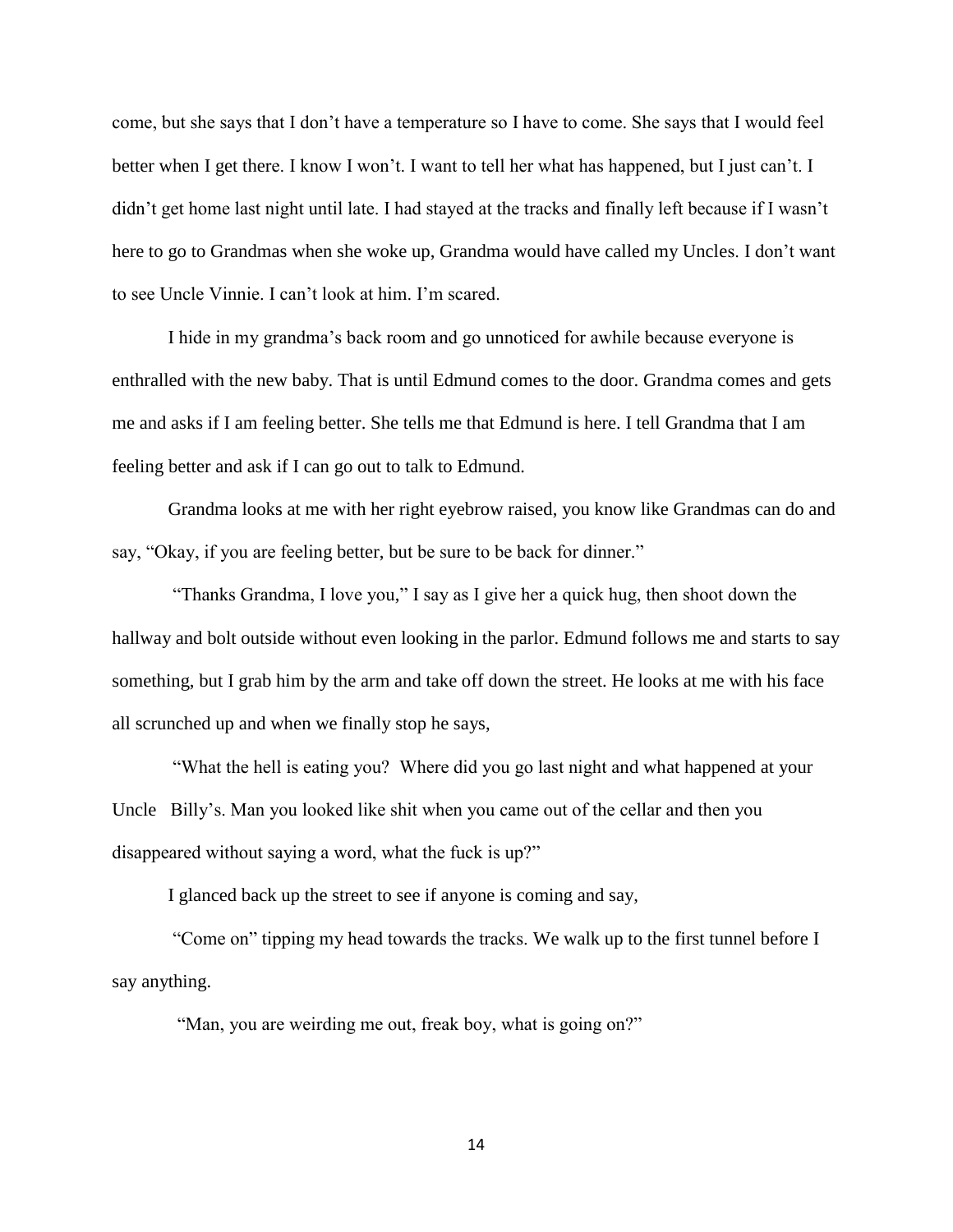We arrived at the second tunnel and I say, "I'm screwed, I saw something happen last night and I don't know what to do. I still can't believe this is happening and that it is true. I am scared shit and if I say anything everyone is going to hate me. I'm screwed." I closed my eyes and sit on the rail. I look both ways down the tracks.

Edmund stands over me and says, "Dude it can't be that bad, we have gotten out of some pretty shitty places before. What happened, what's going on? Tell what's going on!"

 "I can't get you involved. This is too screwed up man. My family is going to hate me if I tell what happened and I can't just let it go, it is too screwed up."

 "Talk to me bro. I can help you. Come on, I can see you are whacked out. Let me in. It can't be worse than losing your Dad and we got through that. It took some serious drinking, but we got through it together."

The rail starts to vibrate and I feel a slight breeze, so we get off the rail. The train is coming and we stand in a long silence while it passes. I know I have to go back to Grandmas and pretend to eat. If I don't then Uncle Vinnie will come looking for me and try to talk to me. I don't know if I can stand it. I am scared about how I will react. I kept thinking of the girl. *I can't do this.*

 "Listen, I've got to go. We can talk later and I'll tell you everything. I've got to get back or they'll be pissed."

 "Wait a second, you sure? Edmund stares, then rubs his red mop and looks towards the ground.

"Man, you are scaring me. Come on, don't leave me. We need to talk?"

 "I will meet you here tonight at seven. I should be able to get away by then." I take a quick look up and down the tracks then take off running before he can say anything else. I want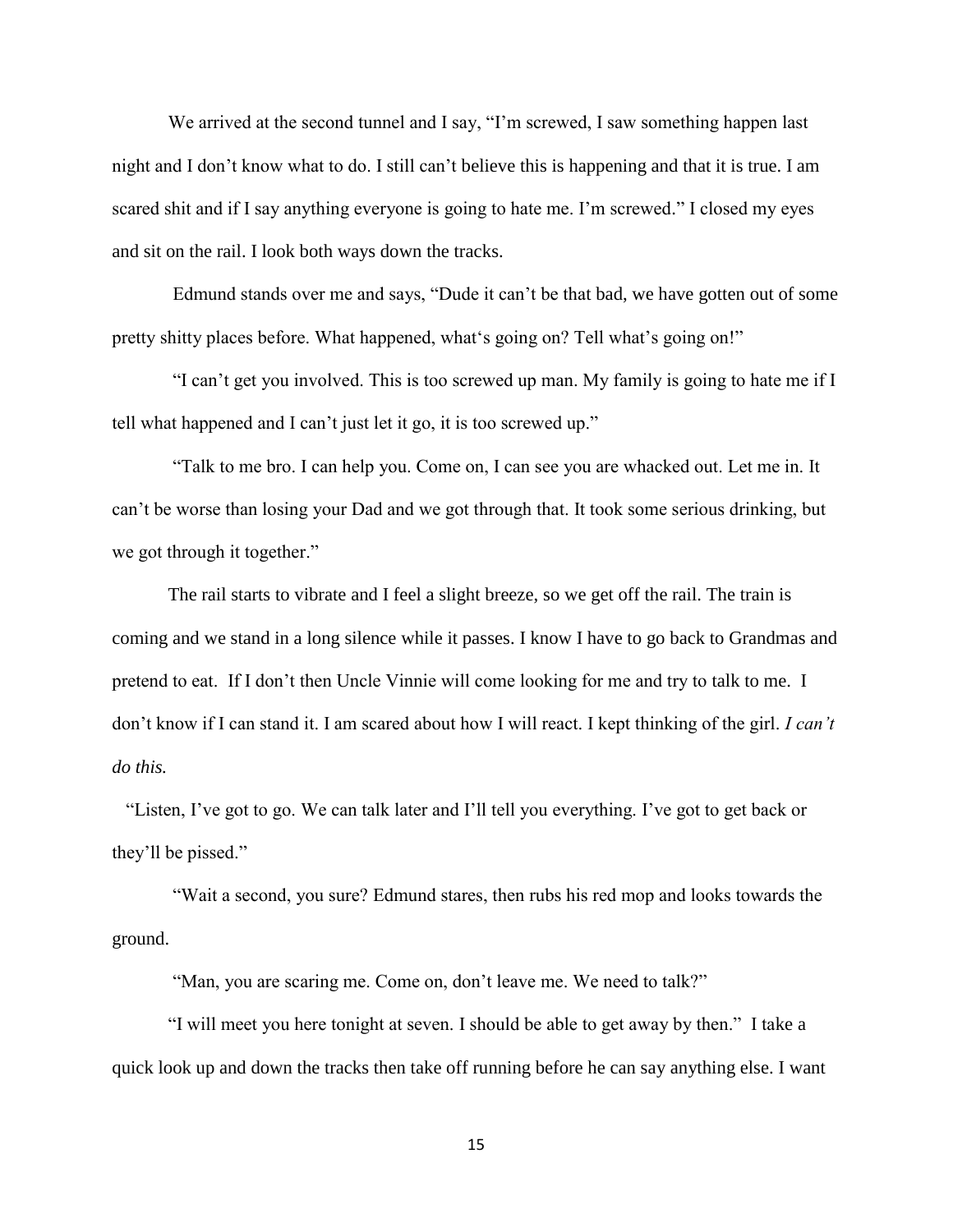to tell him, but not now. I hope that I can sneak in the back door of Grandma's without the sound of my heart beat giving me away.

\*\*\*\*\*

I did it. With all the attention on the baby and pretending to be sick, I am able to keep away from Uncle Vinnie for most of the time. I tell them that I don't want to get the baby sick. I don't really want to look at him. Not the baby, Uncle Vinnie. I don't want to be near him. He is nothing that I thought he was. I had looked up to him and he was more of a Dad to me than my own dad had been. My dad was a drunk and shot himself because he couldn't handle life. Now my favorite Uncle is a druggie and a killer. He is screwing around on Auntie Maria and lying to everyone the whole time. But look at everyone here, how they love him so much. The baseball star, the decorated Policeman and now a new loving Dad, I hate him so much. Why did he have to be like him, like my Dad, another friggin loser? I thought he was better. What do I do now? Can I tell everyone what happened? Tell them what he is really like and screw everything up. Why not, I am good at screwing things up. Will they even believe me? Even if they do believe me, what good will it do, if I tell. It will just screw up the family and little Vinnie won't have a Dad like me. The girl is dead and she was probably some whore anyway. She was pretty though and those light blue eyes, I can't stop seeing them and hearing her scream. *This sucks.* She was someone's daughter and niece or something. Shit, she shouldn't have been at Uncle Billy's house, the stupid bitch. I feel sweat running down my back and I wipe my forehead. I rub my face and clench my teeth. My back hurts really badly. I have to get out of here. Nobody can see me like this. It will lead to questions and I don't know if I can hold it in any longer. I will meet Edmund and tell him everything. He can tell me what to do. He will know what to do. He knew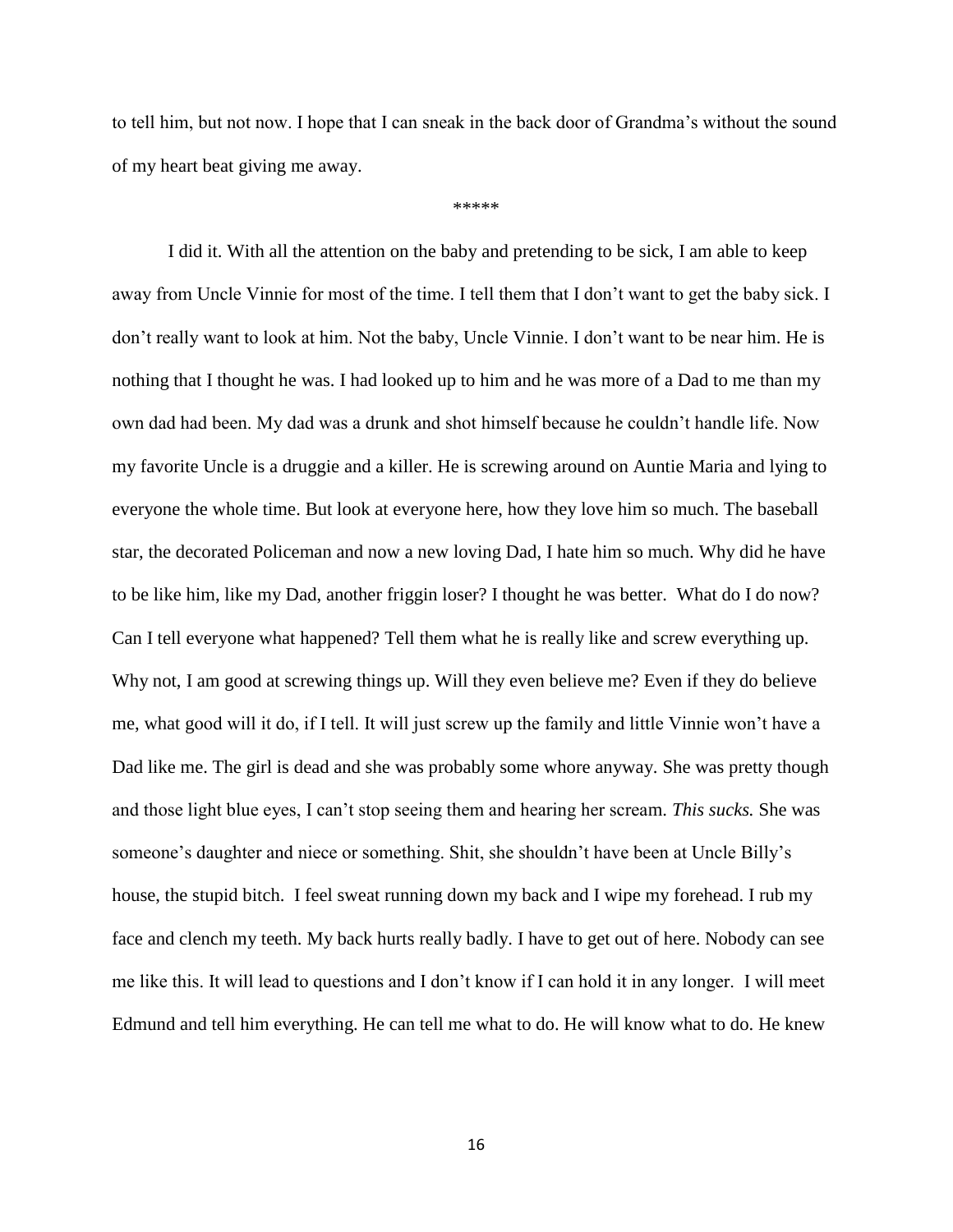what to do when my Dad coped out. I sneak out the back door and sprint to the tracks. I am going to tell Edmund.

I can hear everyone partying up at the second tunnel. They sound as if they are already drunk and having a good time. Edmund is late. It is already seven twenty and he hasn't shown up. I am sitting on the rail thinking about the shit I am in. Why did I have to go for the booze? I knew it was no good. It had killed my father and messed up my family. It never really did me any good, mostly just got me sick or in trouble. I wonder if the girl with the light blue eyes drank booze or if she was just a crack head. Did the booze get her to start on crack? Man she was pretty, what a waste. I can still see those light blue eyes shining so bright. She looked so beautiful and peaceful. I feel a soft breeze and hear a dull repetitive sound. It is soothing. She must know I'm sorry and that I couldn't have helped her, right? I hear my name being called and I see her eyes, her brilliant blue eyes. They are getting bigger and brighter. Man they are beautiful. I am so sorry, I screwed up, blue eyes, I was afraid and didn't know what to do. I should have helped you. Again I hear my name, Tommy, Tommy, but something isn't right. I turn towards the sound of my name. I see Edmond and his face is twisted in terror. I will tell him everything and he will make it all okay. Edmund will understand why I didn't help her, why I didn't help save her. I turn back towards the brilliant flash of blue and hear Edmund scream.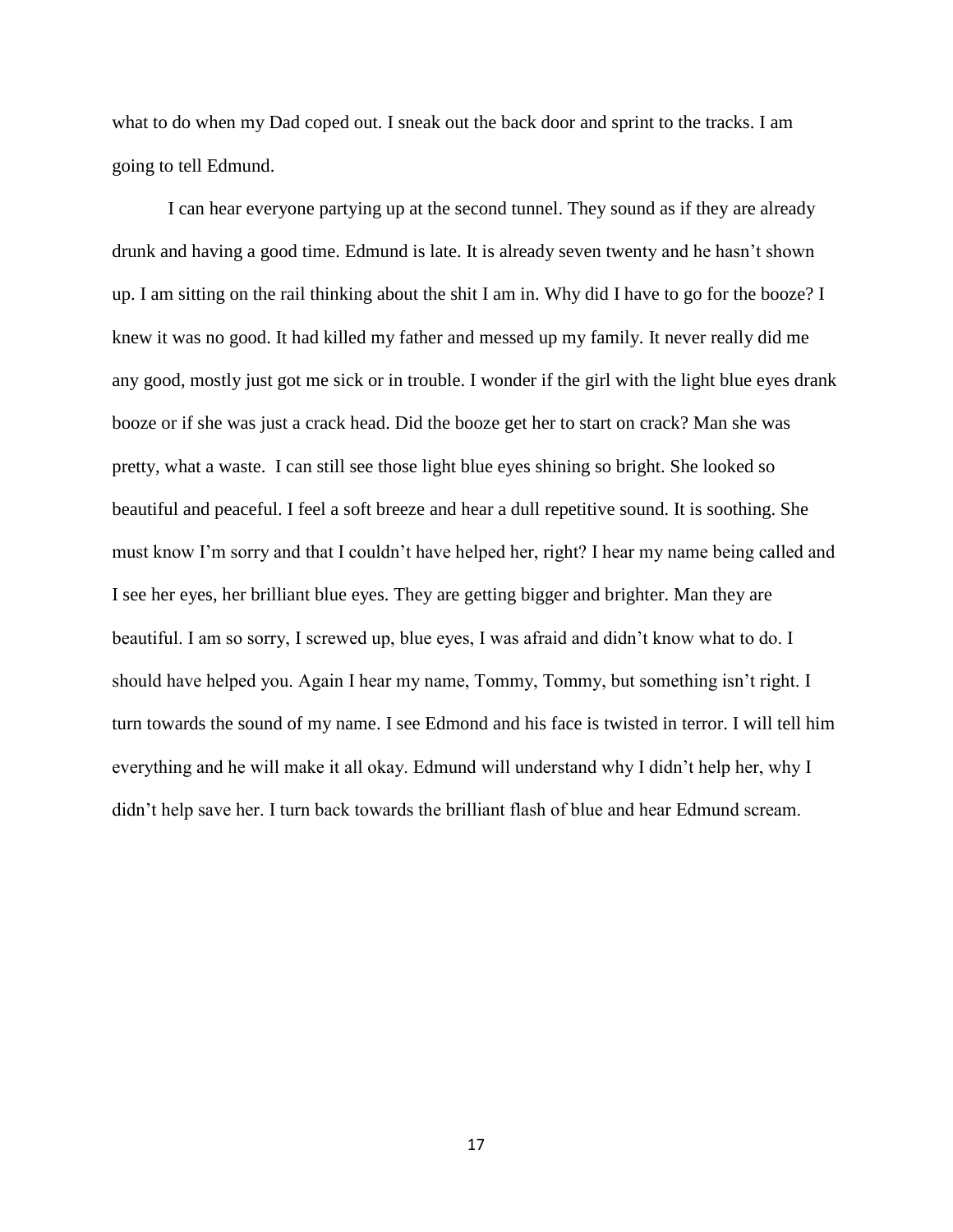### 333 Cornell Ave.

The bell clangs and I shoot out of my seat. Looking straight ahead and trying to blend in, I grab my backpack and make it to the hallway, cut the line and hide behind George, the tallest kid in my class. I stare at the back of George's converse high tops, my hands are in my pockets all clammy and my right leg is quivering. I can't stay after. I am the fastest kid at the Mozart Elementary School and we are playing the stuck up kids from Holy Name Catholic School in a football game today. I can't stay after. Mrs. Mahoney is talking to Annie when the line starts to move towards the exit. Seeing my freedom through the front doors, I push George forward and he crashes into Shannon Dunn who smiles sweetly and then stomps on George's high top. George winces, clenches his teeth and stares at her while his face transforms into instant sunburn.

"You can't hit a girl," I say with a wink while jumping into the back of the line. George tries to grab me, but right then Mr. Oakman releases the walkers, and we all scamper out into the school yard. George is right behind me but I know he won't catch me. George gives up and doesn't even try to run after me, because he knows that I have to wait for him at the bottom of Maple Street, because I am afraid of Joe Finn. Joe Finn is a big middle schooler who doesn't like me and is always trying to beat me up. He won't mess with me if George is with me, because George is bigger than him.

"Come get what you got coming to ya," George yells as he approaches me on the corner. "Come on, chill out, I didn't mean to push you into your girlfriend."

"You really want a beating, don't ya boy?"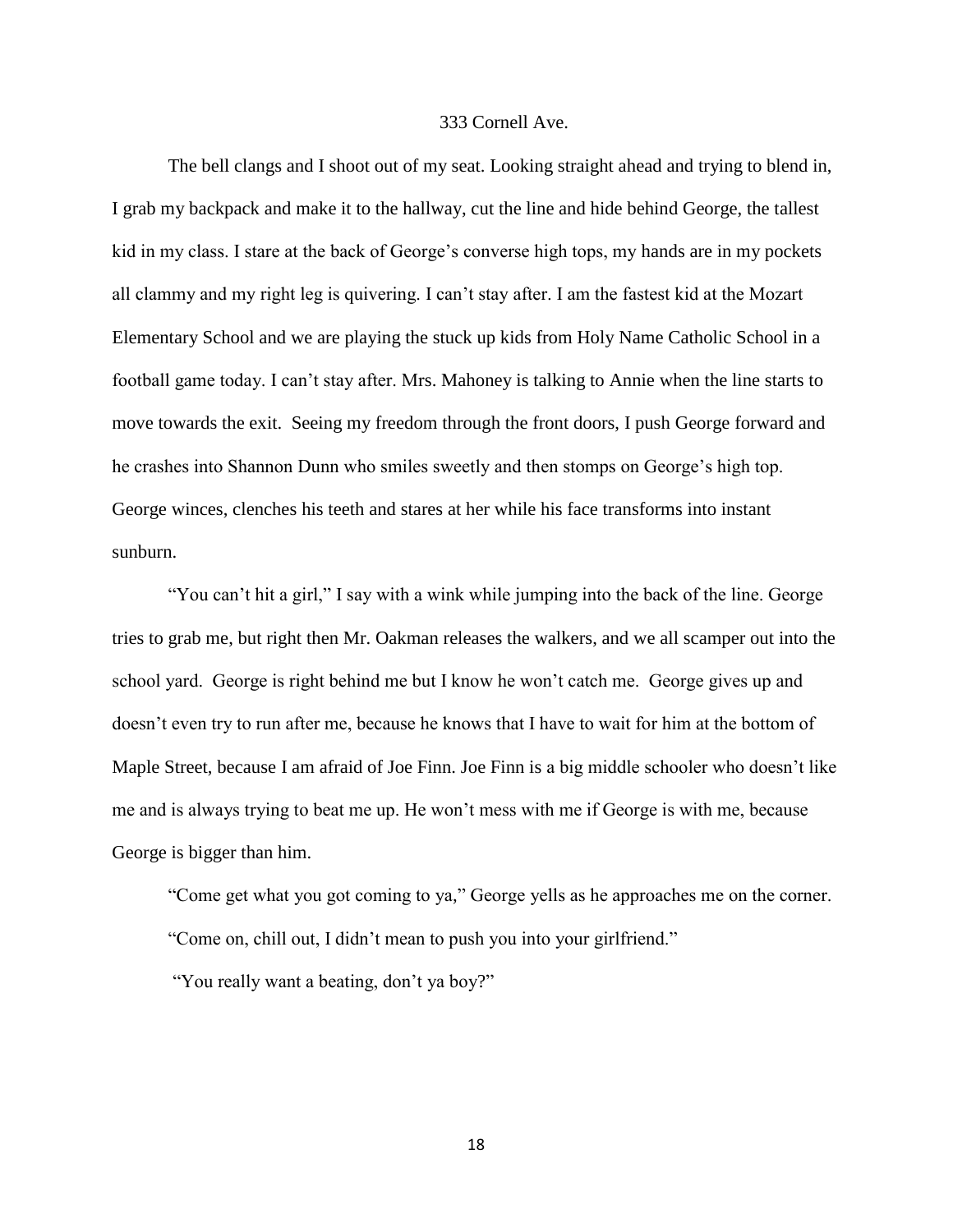"What, you can't take a joke? Come on, Mrs. Mahoney was gunning for me and I had to get out for the game. You are playing aren't ya?" ….. "Come on let me slide this one time, please."

 "This once? I am always letting you slide. Ok, but only if I get those hostess desserts your Mom gives you in your lunch, for the rest of the week!"

"Really?" That ain't right."

"Do you want to walk by Joe's house by your lonesome, pretty boy?'

"Ok, Ok, it's a deal, but if it's Twinkies, I get one of them."

"All right, let's go."

I always feel better with George. He lives across the street from me, and we are close. I have his back and he has mine. I don't have a brother and neither does he. We are like brothers, but we don't look anything alike. He is big with dark skin and black frizzy hair, smells like spicy food. I am small with light brown hair, freckles everywhere and smell like the strawberry shampoo my Mom makes me use. I am fast, he is slow. He is smart, and I am not so smart. He is brave, and I am well, fast. Joe Finn could kiss my you- know-what because we are walking right by his house, and he won't do a thing about it. Nobody messes with my friend. When I spy Joe on his porch a shiver passes across my back and pressure starts to build in my groin. The end of Maple Street looks so far away. I mumble a silent prayer my Mom had taught me, hoping it will keep Joe on his porch. I pick up the pace, look all around at my escape routes and glance back at George reassuringly, slowing my pace down in order to stay close to him. Joe starts to move, but sees George and goes back up on the stoop.

We make it by the animal's house and off of Maple Street. I am running back and forth across Cornell Ave, jumping on and off the sidewalk curbs, laughing and singing "Joe won't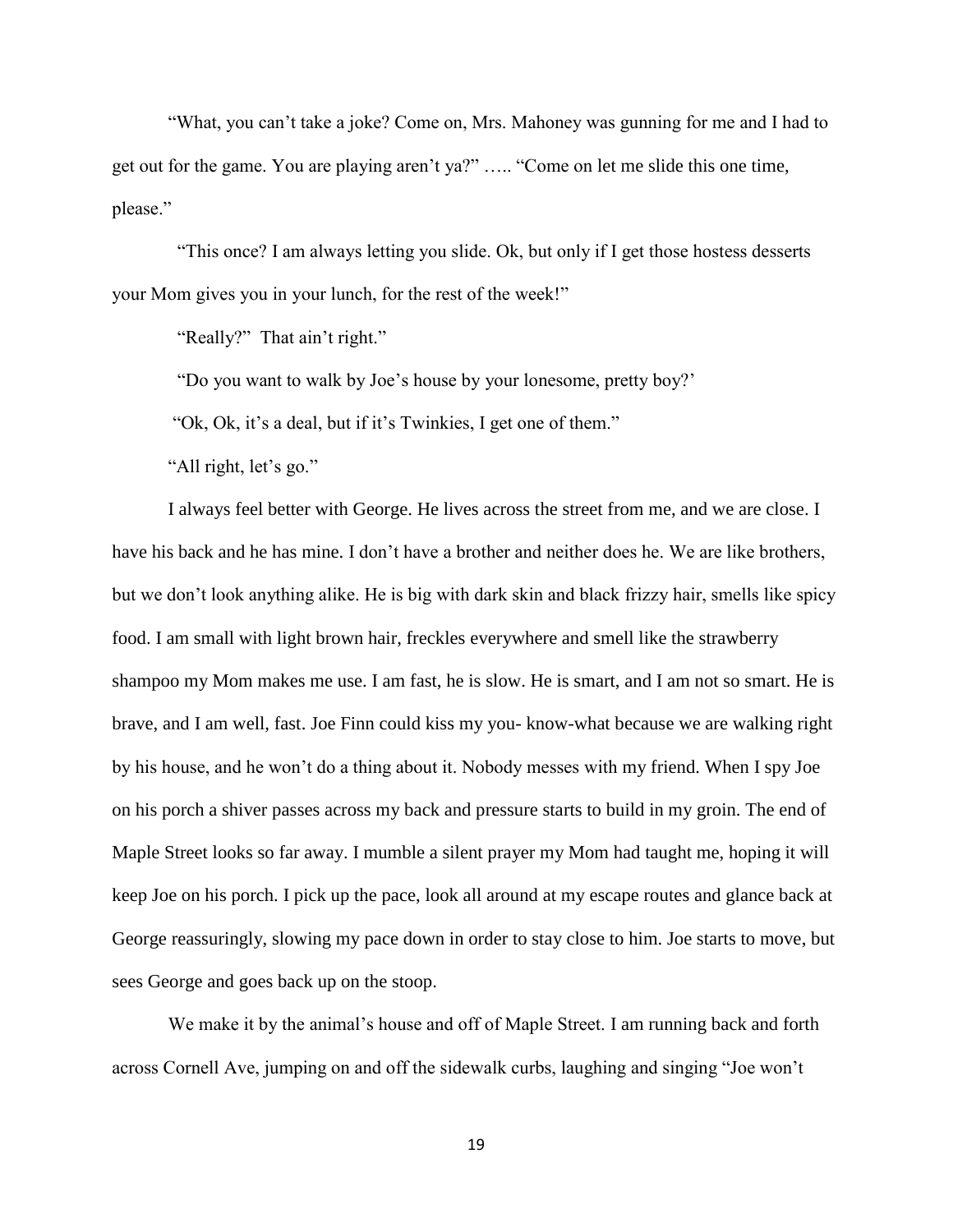mess with me, the wimp." Only three blocks to go, and we will be home and then off to the football game to whoop some Catholic boy butt.

"You ready to kick some butt?" I say as I tap George on the back of his head. He grabs me and says,

"Yeah, starting with your scrawny one."

We are goofing around and before we realize it, were we are at number 333 Cornell Ave. That's when, I hear him coming.

 "Oh shit." A shudder races down my spine and my muscle tense sending a sharp pain to my neck. My brain fires all cylinders and my legs start to move before I realize it. He knows he has us and is gaining fast. I look back at George and see fear twisting his facial muscles into someone unrecognizable. His face is suddenly white no more sunburn features or dark olive shine, he is whiter than me. His face starts to quiver and spittle flies out the side of his mouth. He is now running full tilt. George's look gives me an added boost of speed and I take off, not daring to look back anymore.

How could we have forgotten? We never forgot. Every day we sprint past number 333 Cornell Ave because of him. We could outrun him if we have a head start. Mr. Burchill's beagle is always out for blood. Every day he waits on the raised staircase of 333 for us. He always tries to ambush us and won't bark until after we have out run him and made it to our street. Then he won't shut up until we are in our houses. He isn't by any means a big dog and there isn't anything especially different about his looks. I am not even sure if he is a full blood beagle. He is that cute kind of pudgy dog with no signifying marks, but he is mean and determined when he comes after you. Today he has the jump on us and we are screwed.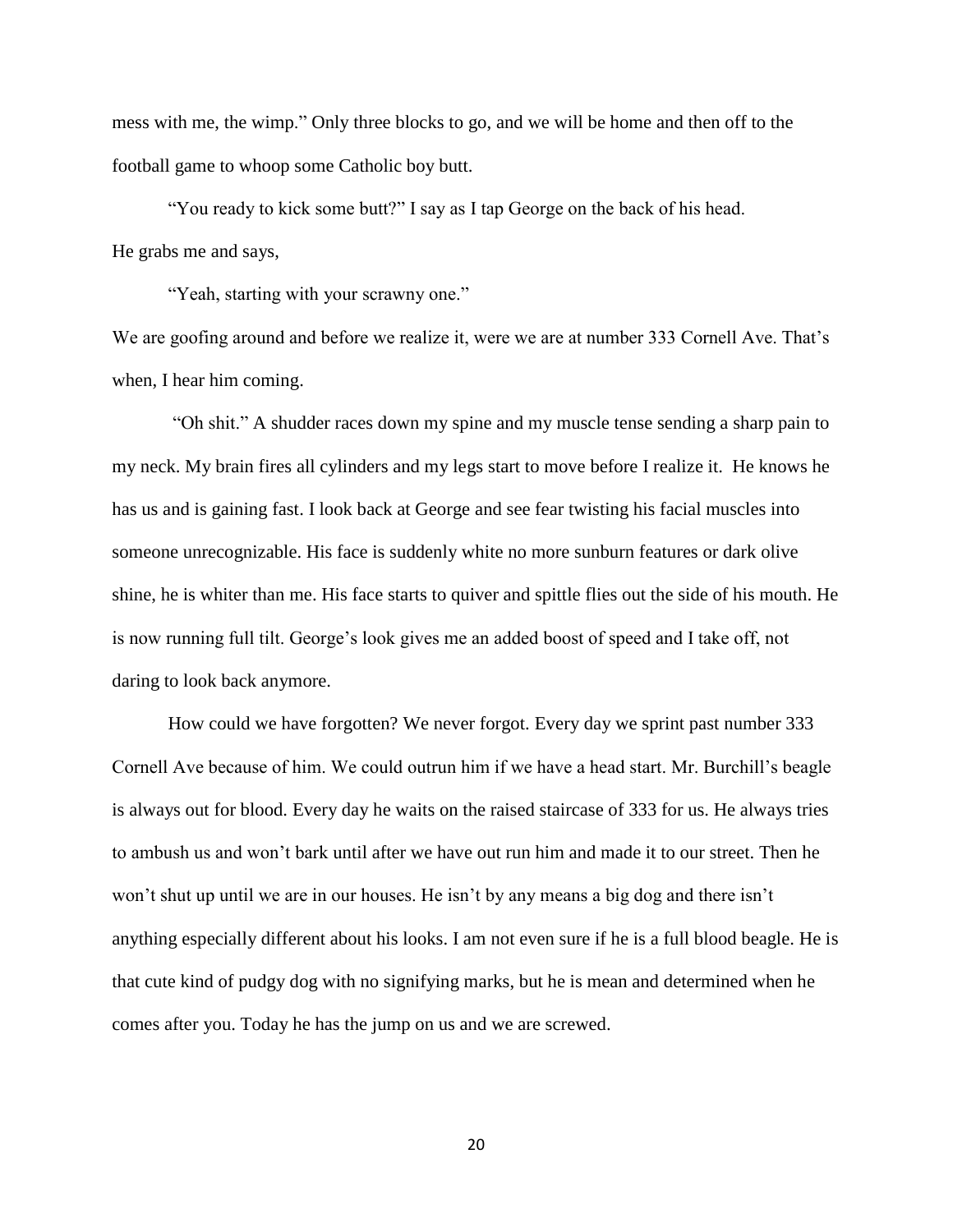A scream makes me stumble and I almost fall. George screams again and I hear my name and it scares the crap out of me. Slowing down and looking back, I can see George's panicked face with wild teary eyes darting all around, its first time I saw George cry. He spins around and I see the beagle's jaws clamped on George's butt. I cover my ears and close my eyes trying to hide the vicious snarls and growls. I start to cry. Opening my eyes and I see the dog jerking his head from side to side trying to pull off a piece of George's butt. The dog is hanging by his jaws in the air and spins around like a horse on a merry go round as George twists trying to shake him off.

"Tommy," George screams.

My heart is pounding in my chest and my ears seem to be covered with plastic wrap. I realize that I still have my hands over my ears and quickly pull them away. The growling now sounds like my Mom's electric mixer. My feet are pointing towards my house, but my eyes are frozen on George and the dog.

 "Get this thing off me, Oh…, help me," George screams, "Tommy, help me!" George is trying to hit the dog with his fists but when he turns to strike the dog, it flies out of reach. I see blood running down George's leg and his eyes are huge and darting everywhere looking for help. I am too afraid to move. My best friend is getting mauled and I just stand there watching. I want to run home and get help, but I am afraid to move. *What if the dog decides to come after me if I move?* George has spun around closer to me. Tears are streaming down his face and I can see he is in a lot of pain. *Why can't I be brave like George, he needs me?* I bite my lip hard, suck in a deep breath and rush forward towards George and the beagle. I am almost on top of them when I spot the dog's eyes roll on my direction. The dog doesn't let go and seems to renew his attack on George's butt. I let out a loud yell and jump at the dog. Swinging my leg up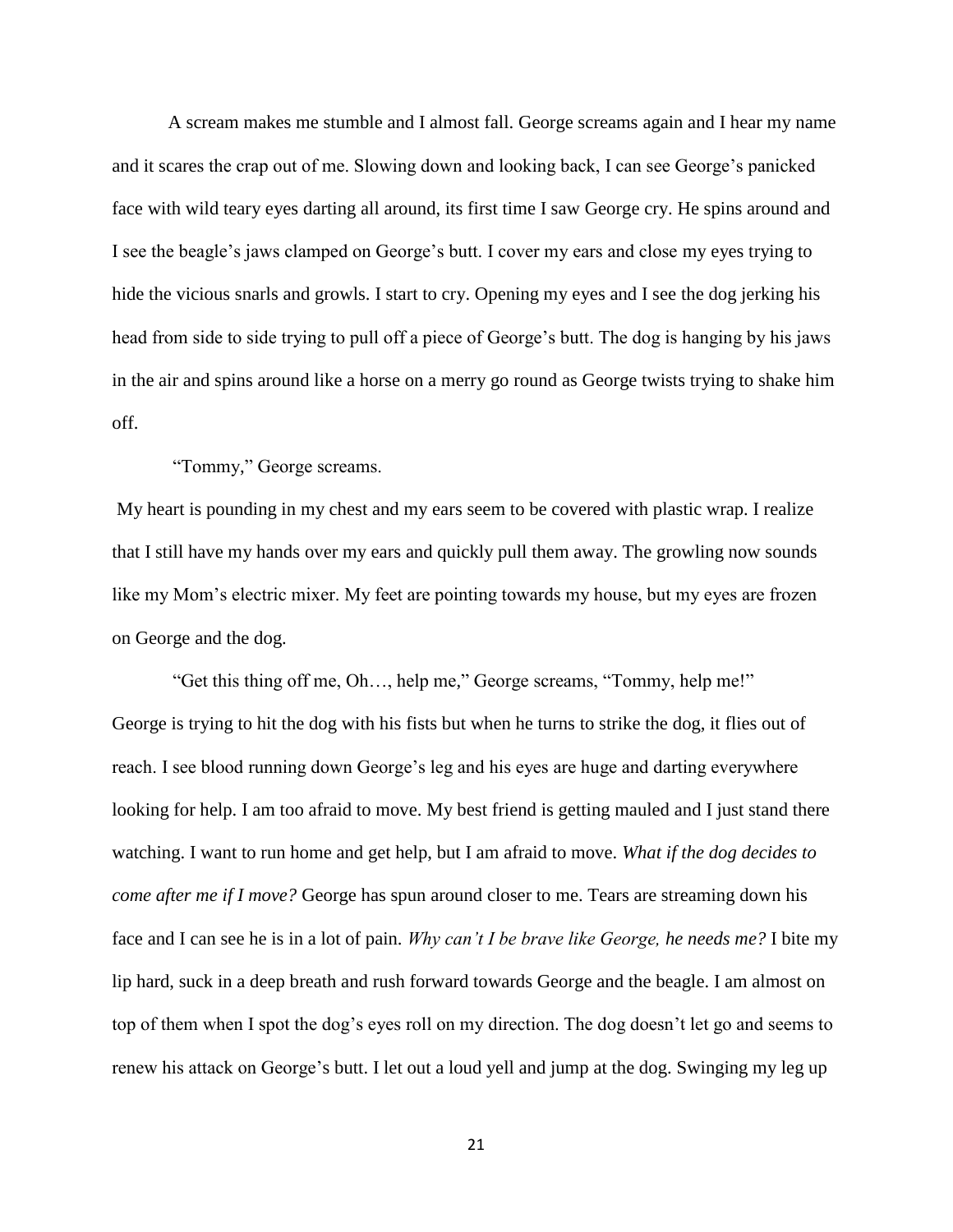as hard as I can, I plant my Adidas right under the dog's ribcage. I hear a whoosh and an ear splitting yelp as the dog flies through the air. He lands hard on the sidewalk and glances up at me. I swear I can see the fear spread quickly across his features as he gets his legs under him, glares into my eyes again and then quickly retreats to his raised staircase.

George is standing rock still and silent with his jaw hanging and his eyes bugging out staring at me. A spasm shoots up my back and escapes through the top of my scalp. My foot starts to throb and I taste blood in my mouth. I look at George who is holding his butt and staring blankly towards the stairway at 333 Cornell Ave.

My head keeps turning back and forth between George and the stairway. I don't know if Mister Burchill's beagle is building his courage for another attack and all I can hear is George crying and groaning.

 "Let's get out of here before he comes back," I say while moving towards George. "Are you Okay?"

"I don't know, I just want to go home," George says.

"Man, how did we forget about that damn dog?"

We hobble down the street and I run ahead to get George's mother. George's father is home and he comes out on to the sidewalk looks at George then scoops him up and puts him in their car. George's father is asking me questions, but not really listening to my answers. I see George's face through the side window of his Dad's car as he pulls out of the driveway. I wipe my nose on my sleeve and force a fake smile. I feel the tears stream down my face as the car fades into the distance. I run across the street to my house. My foot really hurts.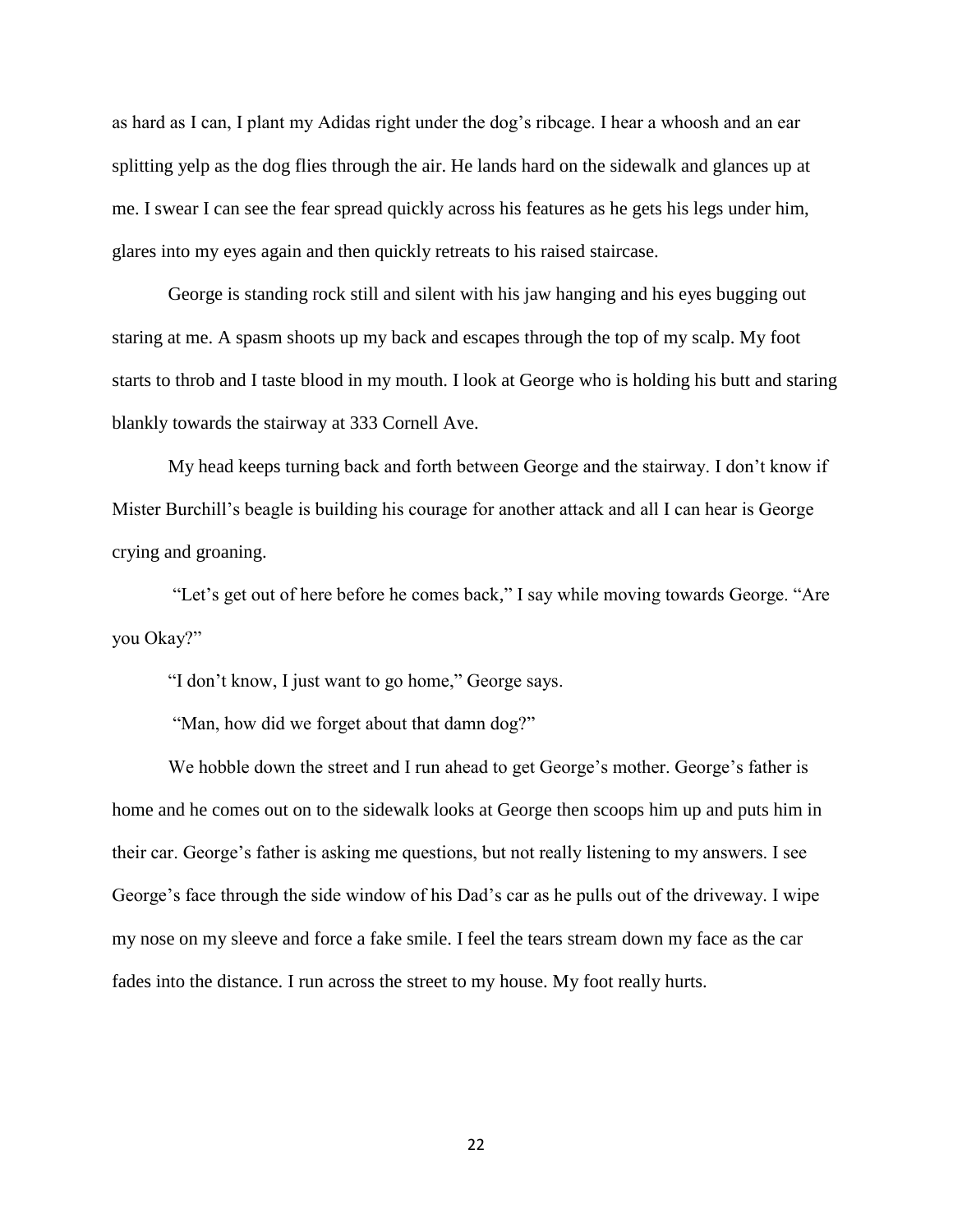The next day George's dad calls and tells me to come on over. When I see George we both break out laughing and don't stop until I almost choke. George's mother and father are laughing too. I know then that he is going to be Okay.

 "How are you doing?" I ask him when I finally can catch my breath. My jaw hurts from all the laughing.

"Ok, my ass hurts."

"George!" says his mother.

 "Sorry Mom, my derriere hurts, that's what they call it at the hospital" he says. We all laugh again and I start to relax. "

"My arm hurts too. I had to get a tetanus shot that hurt more than the stitches."

"Stitches... How many stitches did you get?"

"How many did I get, Dad?"

"Twenty-one."

"Wow, I don't want to see them, thanks anyway."

"How do you know I was goin to show them to ya?"

 "You can save it till school Monday for show and tell, I am sure Shannon will want to see them."

"Now boys, knock it off or I will send Tommy home and you to your room," says

George's Mom.

"They killed the dog," says George.

"Wait…What?"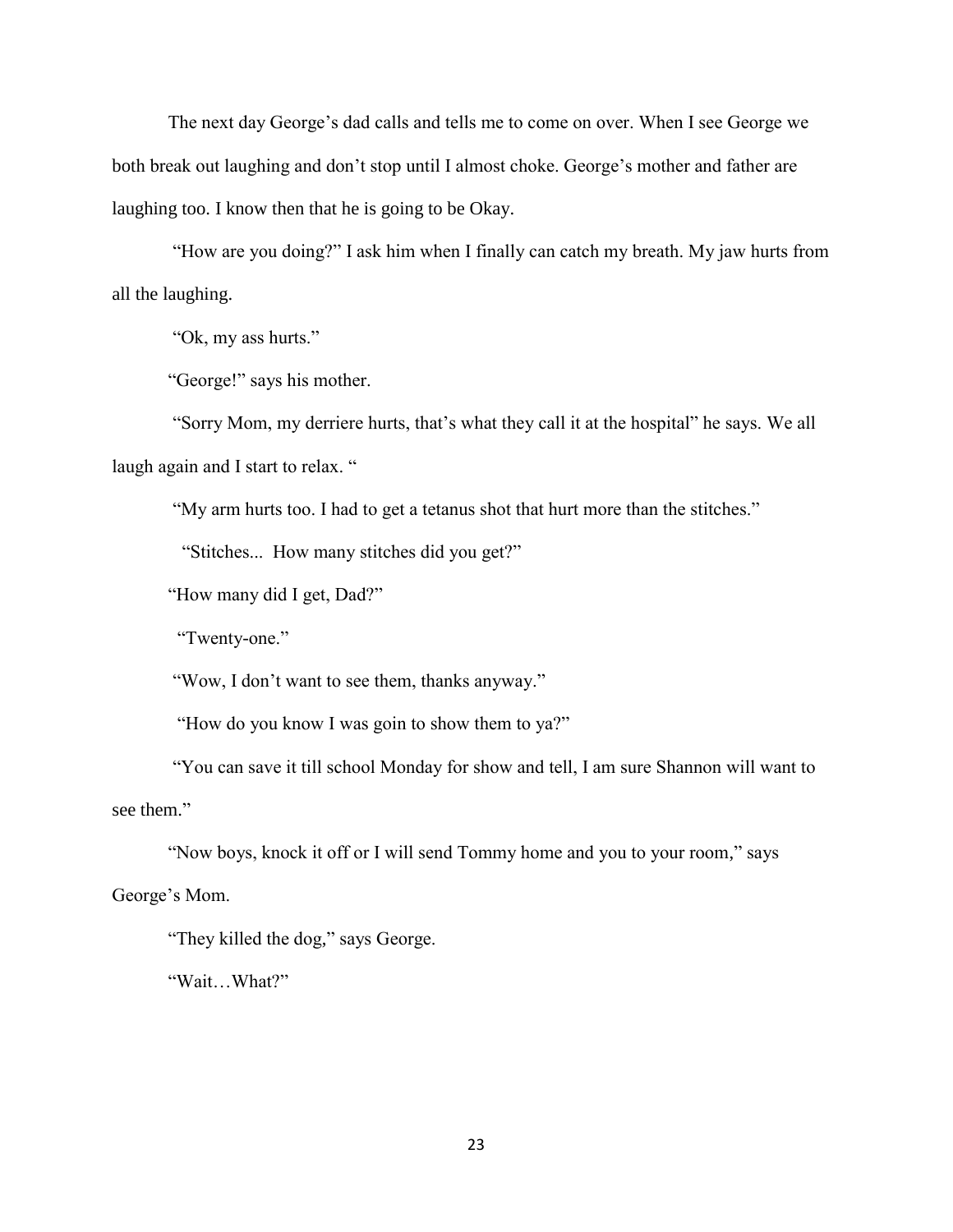"They had to put the dog to sleep, Tommy. This isn't the first time Mr. Burchill's dog has bitten someone and the Police think that he is too dangerous to keep around anymore," George's Dad says.

"Wow, what did Mr. Burchill do? I asked.

 "I am sure he is upset, but the dog is dangerous and we can't take a chance on someone else getting hurt," says George's Dad.

I look at George and tried to hide my sadness, but I can see the water in his eyes too.

 "George needs to get some rest Tommy, why don't you go home and come back tomorrow, I am sure George will be feeling better tomorrow," says George's Mom. I didn't look at George and said, "Ok, I hope you feel better George, see ya tomorrow." George didn't look at me when he said, "Yeah see ya tomorrow and Thanks, you saved my life." I banged into the kitchen chair on my way out and I wasn't smiling as I cross the street to my house. Now that Mr. Burchill's beagle is gone, everything seems so different.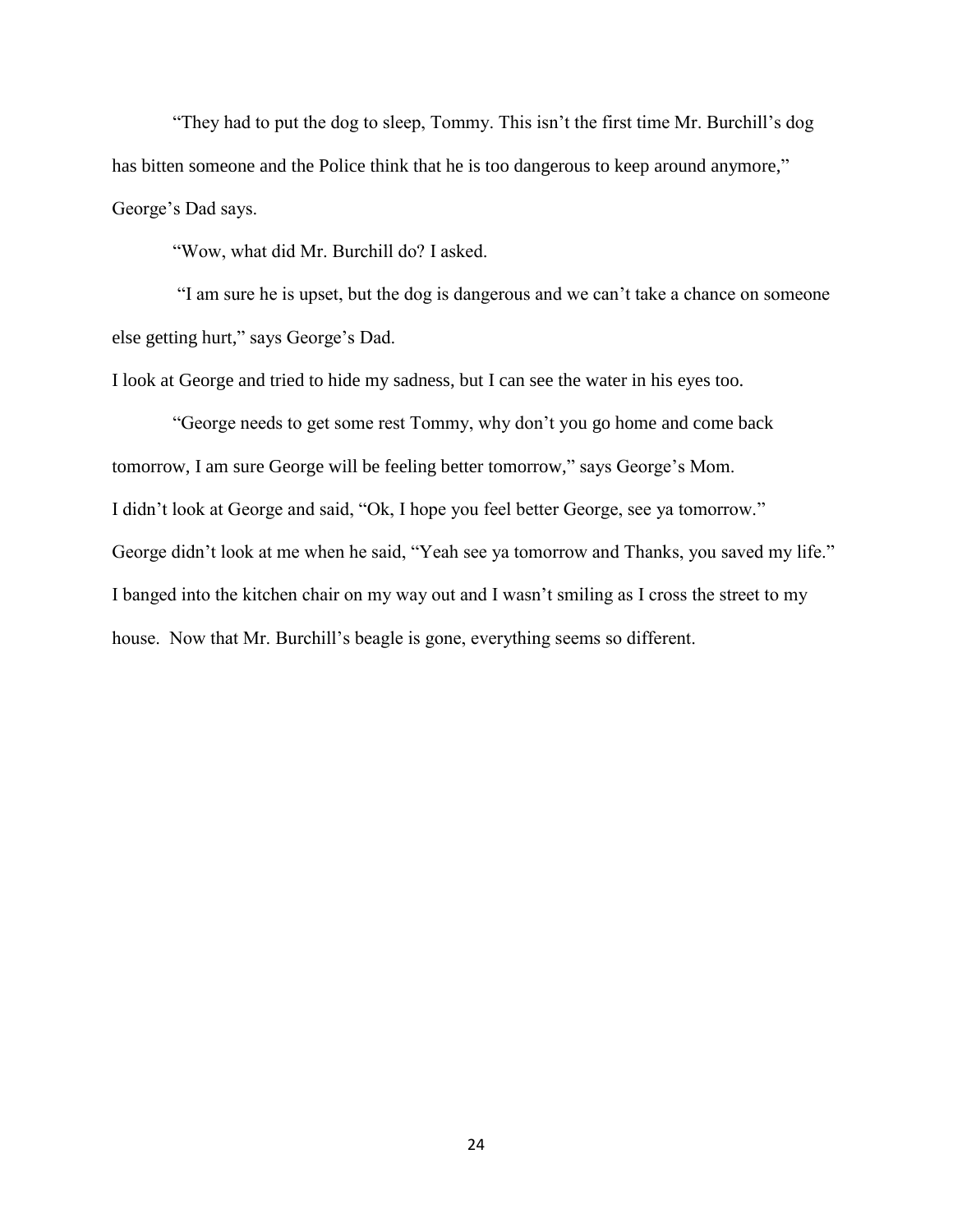#### Shadows on the Threshold

The pop from the tab on the beer can makes me jump. Sweat and cigar smoke invade my room causing me to shiver. He is home from work and the shadows of his boots don't move from under my door's threshold. I listen to his raspy breath. Staring at the poster of Rocky Balboa on the back of my door I wonder why I can't be like Rocky. Why I can't fight back. Everything has changed since Mom died. He isn't worried about her idle threats anymore. I want my dad to come in and be close, but not the way he likes. He doesn't care anymore. Now he is different, but no one believes me. They say I have the problem. What the hell did they know, their mother didn't die and they can't see the shadow. They think I am the drunk. At eighteen I have drank few times and gotten into some trouble, but I never drink like him. I am never going to be like him. I pull my covers closer to my face and stare at the poster on my door. I really miss my mom. I miss him like he used to be. I don't want it anymore, regardless of what he says about missing mom. I just want him to be a dad, my dad. The shadow of his boots cross the threshold and approach my bed. I turn away and look at the open window. I want to leave, to get away. I promise myself I will as I feel the cool draft when he removes the covers off my bed.

#### \*\*\*\*\*\*

This jerk really thinks he is for real. Court- appointed and probably fresh out of law school. He is wearing a two button navy blue suit and reeks of Polo. I notice the leather briefcase with a gold monogram and some fancy Italian shoes. He is rifling through question after question that really don't matter. I pretend to listen and tried to match my facial expressions with the ones that flash across his face. All they want is to get out of here. I got busted again, but the cop started it. Today is just another wasted day and a mild inconvenience. I will be out of here shortly with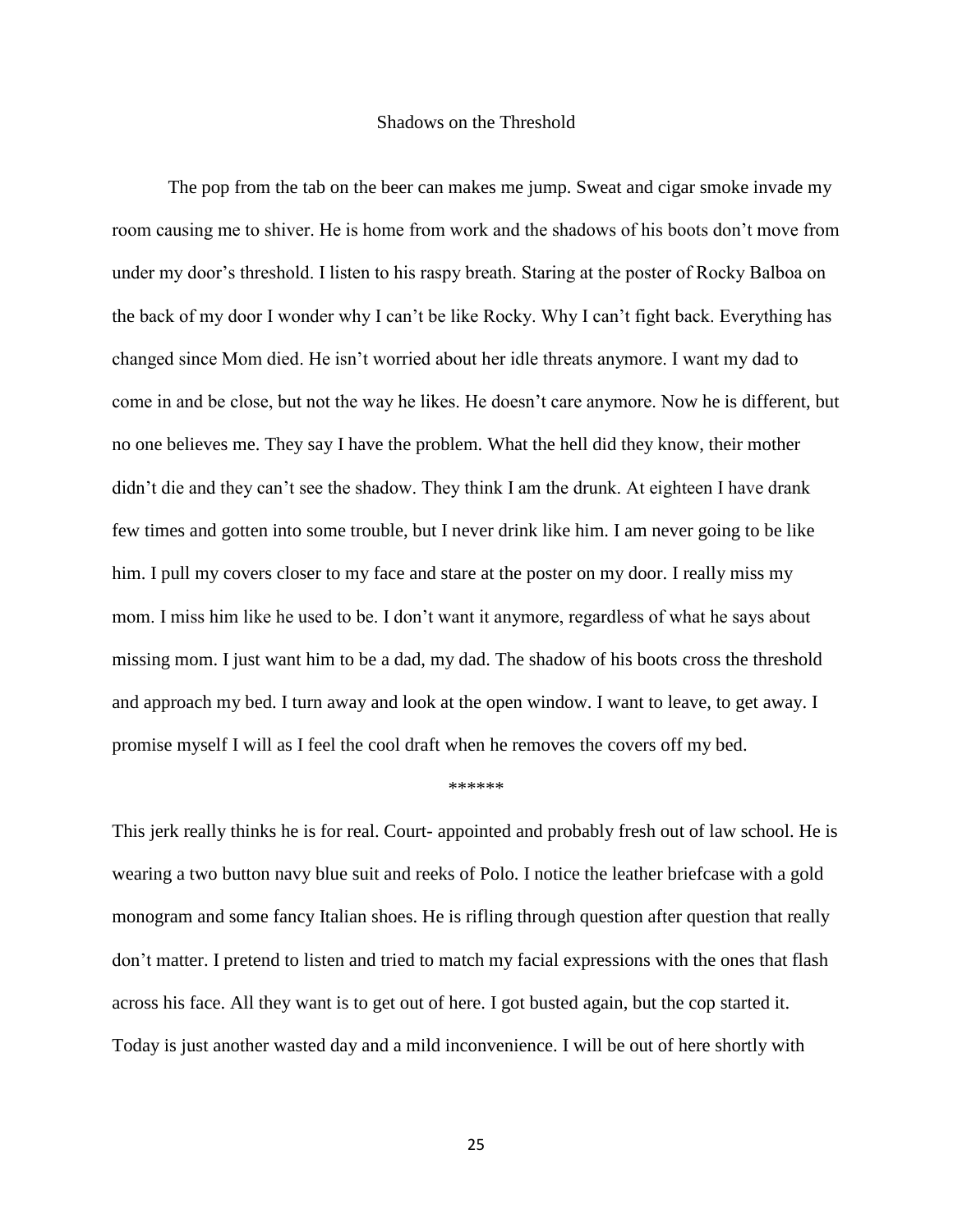another slap on the wrist. I have five bucks in my pocket and can't wait to drink away my hangover.

"Just let me do the talking," says, Mr. Court-Appointed.

"Ok," I say.

We have to wait awhile before they call my name. Mr. Court-Appointed turns to me and says,

"Don't forget, let me do the talking. You don't say anything."

"Yeah, Ok, got it," I reply.

He was right. I didn't do much talking, but neither did he. Judge Murphy pretty much had everything to say. Judge Murphy is a good looking clean-cut physically fit man in his forties, young for a judge. He looks all regal with his long black robe and chiseled features as he peers out over his court. Rumor has it he is the cousin of Representative Crowley, and that is why he was appointed so young. He's okay. He had gone easy on me before and I am hoping he is in a good mood. I swallow hard and lick my lips. I stand as straight as I can and look directly at the Judge. Judge Murphy doesn't look happy and the clerk is whispering something in his ear as he hands him the docket. I take my hands out of my pockets and cross them on my chest, then let them dangle at my sides. Mr. Court-Appointed starts to speak in front of the large oak bench, but is silenced by Murphy. He shuts his mouth, pushes both of his lips outward and looks at the floor. *He won't get his glory verdict this time*.

"William, I told you last time if I had to deal with you again that your chances were over. Another assault and drunk and disorderly you cannot seem to stay out of trouble, William. I am seeing your face in my courtroom all too often. These are serious charges and you are lucky no one got hurt. I do believe that you need some direction William and you need to receive some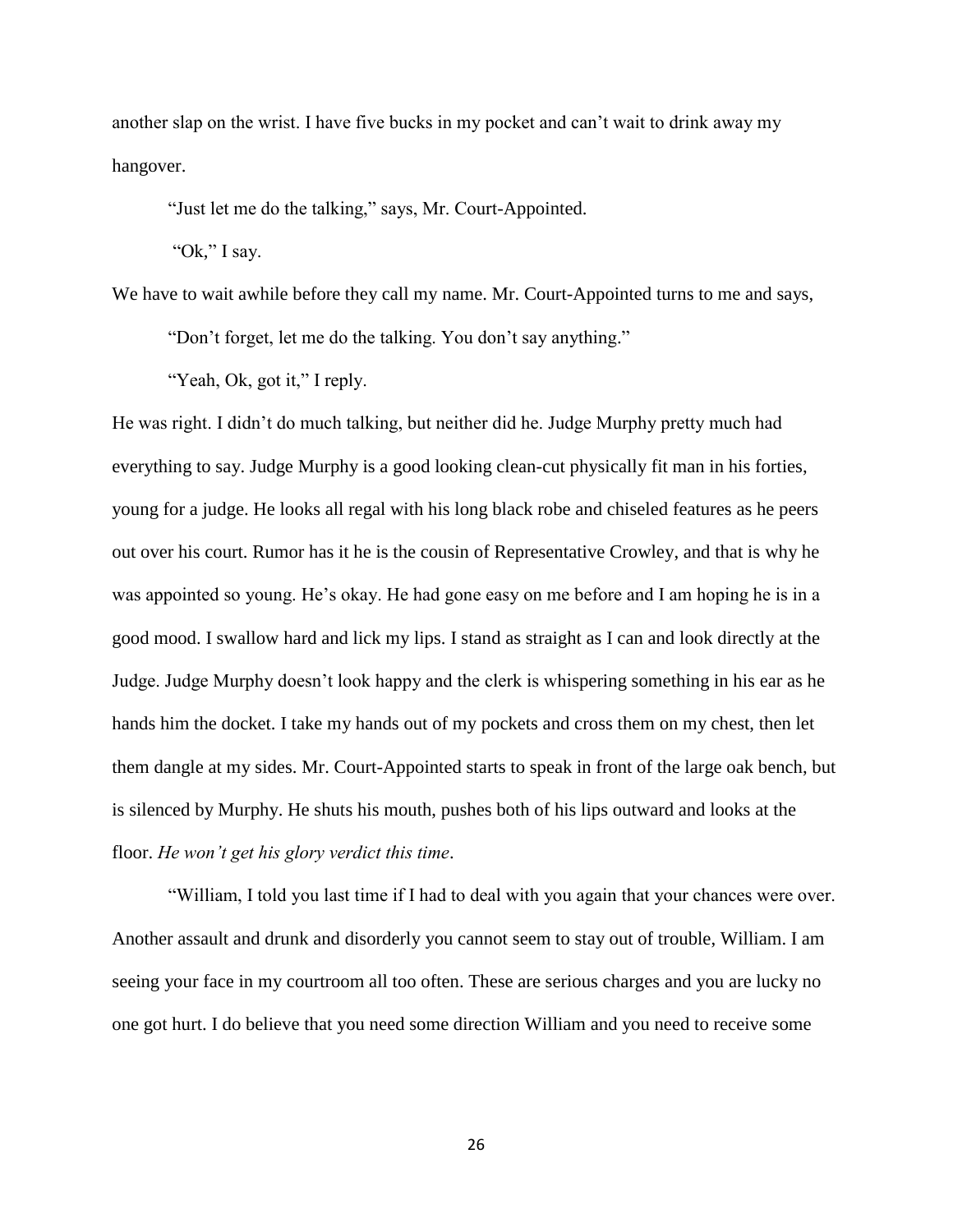help with your drinking. I am sentencing you to three months at Bridgewater State Hospital to dry out, and get the help you need."

I stare at him and swallow hard. I swallow again and look at the clerk. Mr. Court-Appointed smiles and says, "Your honor, William is just having some difficulties at home, perhaps…"

"That will be all, counselor. I am familiar with William and see no need for further discussion."

"Next case," calls the clerk. Mr. Court-Appointed pauses, shuffles his papers, looks at me then turns and walks towards the hallway. I look at some dude sitting on the bench then back at Judge Murphy. The clerk extends his arm, pointing towards the hallway and says, "Go see your lawyer; he has papers for you to sign."

I don't reply. I turn and walk to the hallway. "What the fuck just happened? You are supposed to be my lawyer for Christ's sake. I can't go to Bridgy, that place is full of nut cases. The place is creepy, they rubber hose you and stuff. I'm not nuts. You have got to do something."

"There is nothing I can do. You heard him. Judge Murphy is determined to get you help. I don't believe that Bridgewater State Hospital is that bad."

"Help? That's not help. It's hell."

"Well …wait here, I am sure the judge has your best interest in mind. I will talk to the clerk and see what I can do. I need to get the proper forms when he is done."

I sit down on the bench and shake my head. I put my hands over my face and inhale deeply. Lifting my head up, I fold my hands in prayer. I don't talk to God much but I say, louder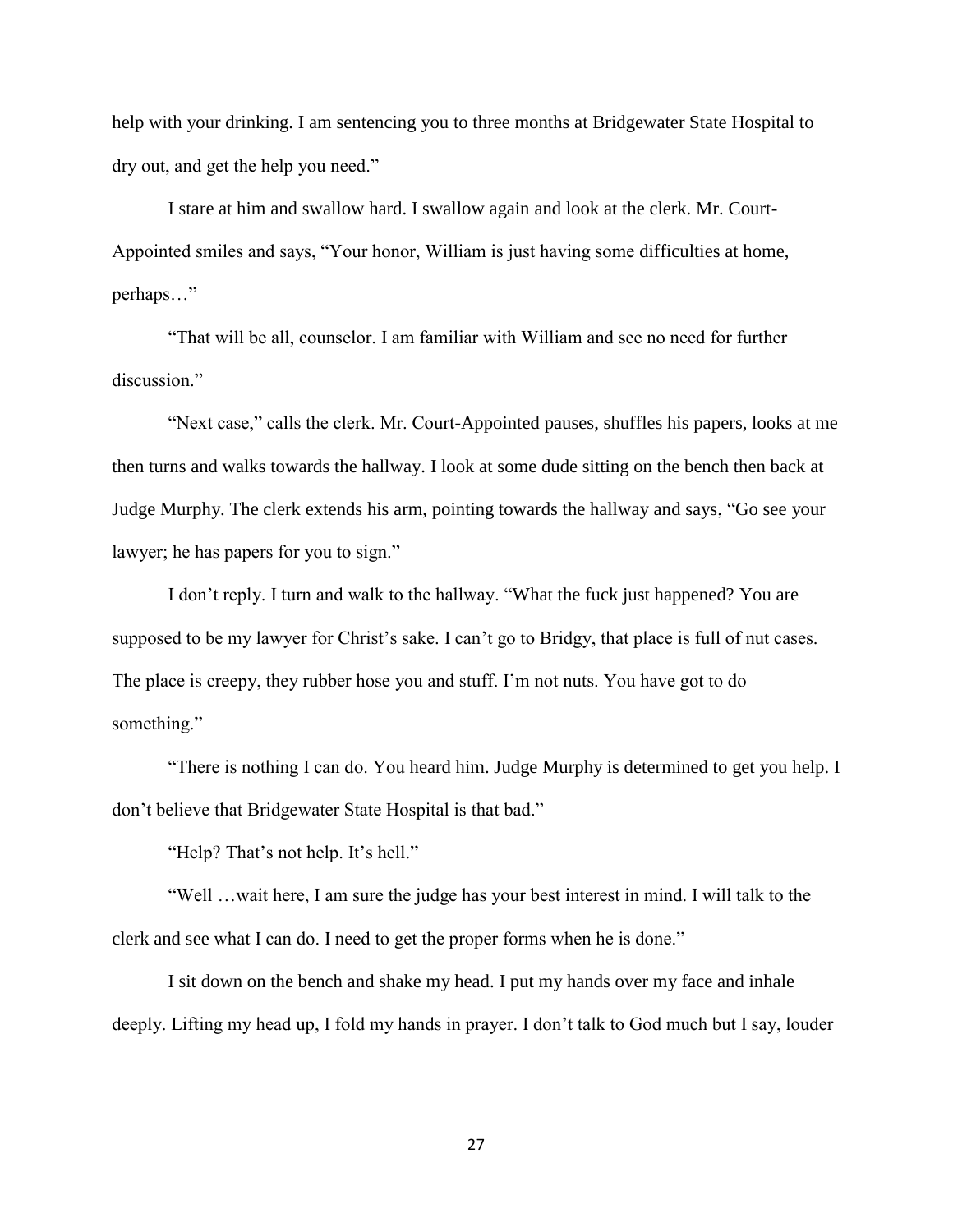than I realize, "Come on, God; just get me out of this one, I promise I will do better. Please, I promise I will only drink on weekends, and only beer. Please, God, Please, just this once." I don't know if he heard me, but my shoulders relax and my breathing comes easier. I start to look around. Maybe I should just run for it. I could go to New Hampshire and stay up in the mountains and camp until the winter, then crash with friends. They would probably never find me. Or Timmy's uncle has that crabbing boat down in the Keys, maybe I could ask him to give me a job. Ah shit, this sucks. I don't want to go to Bridgewater. I can't go to Bridgewater.

Mr. Court-Appointed comes back. He stands over me and puffs out his scrawny chest, "Ok, here are your options. I have spoken to the clerk about your fear of going to Bridgewater. He said that Judge Murphy is tired of seeing you and he wants you to get the help you need. The charges will be dropped and they will clear you record, both juvie and adult if you join the service. They believe that it will help you with your drinking problem and it will do you some good to get some discipline."

"What like the army or something?"

"Yeah, like the army or something, but it has to be within thirty day from now or there is no deal. I think you should do it; it is a chance to get your life together. You can learn a skill and it will help you to become a responsible young man. I looked at your file and you do not have a lot going for you. You probably won't be able to get a decent job with your record. As your counsel, I recommend you take this deal."

"A clean record, no nothing on it and I don't have to go to Bridgey."

"Yes, but you need to let me know now. The clerk is getting ready to leave. He is doing me a favor. You have to settle this now if you want the deal."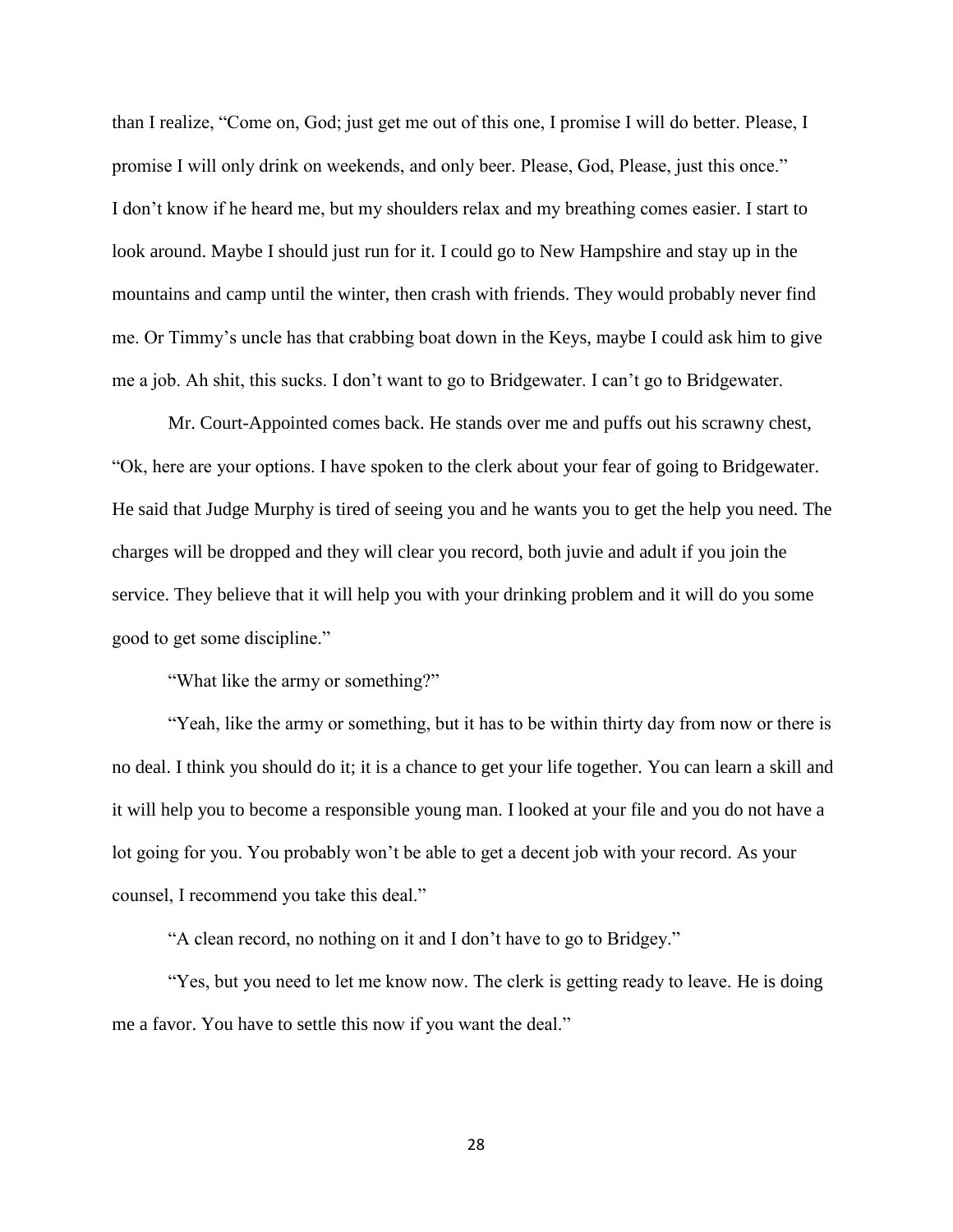I look at his face, I can see what I think is sincerity. I close my eyes and rub my forehead. I want out of here and this could be my chance. I take a deep breath and hold it. Slowly releasing it through pursed lips, I stomp my foot on the wooden floor and say a bit too loud, "Damn it, Shit, I can't decide this fast. I got to think bout it."

"No time, it is either yes or no?"

"I don't really have a choice, do I? I ain't going to Bridgewater. I can't go to Bridgewater. They won't let me go somewhere else?"

"Nope"

"… Okay"

"Alright, come with me, we will talk with the clerk and you need to sign some papers." As I follow Mr. Court-Appointed, I notice that he is taller than I originally thought, and I still don't know his name.

#### **\*\*\*\*\***

Today is day one hundred and four. Figures, two months out of A.I.T. and a war breaks out. Just my luck, now I am assigned to guard this shitty bridge in the middle of nowhere. The bridge spans a dry river bed that leads to a village twelve clicks to the north. I am deployed with 1<sup>st</sup> battalion,  $21<sup>st</sup>$  infantry regiment, Alpha Company, and we are babysitting a shitty bridge. I shake my head and move a couple of feet to the right so I will still be in the shade of the humvee. I settle in the best I can. It is hot. All I can see on the horizon is the rippling heat waves. I am hoping for a mirage so I can leave this God forsaken place, if only for a minute. The dry air and heat from the sun keeps the sweat running down the back of my flak jacket. It reminds me that I am not going anywhere, here I am, and here I stay. If only Mr. Court-Appointed could see my now. My camies are as starched as his two button suit and my boots shine brighter than his fancy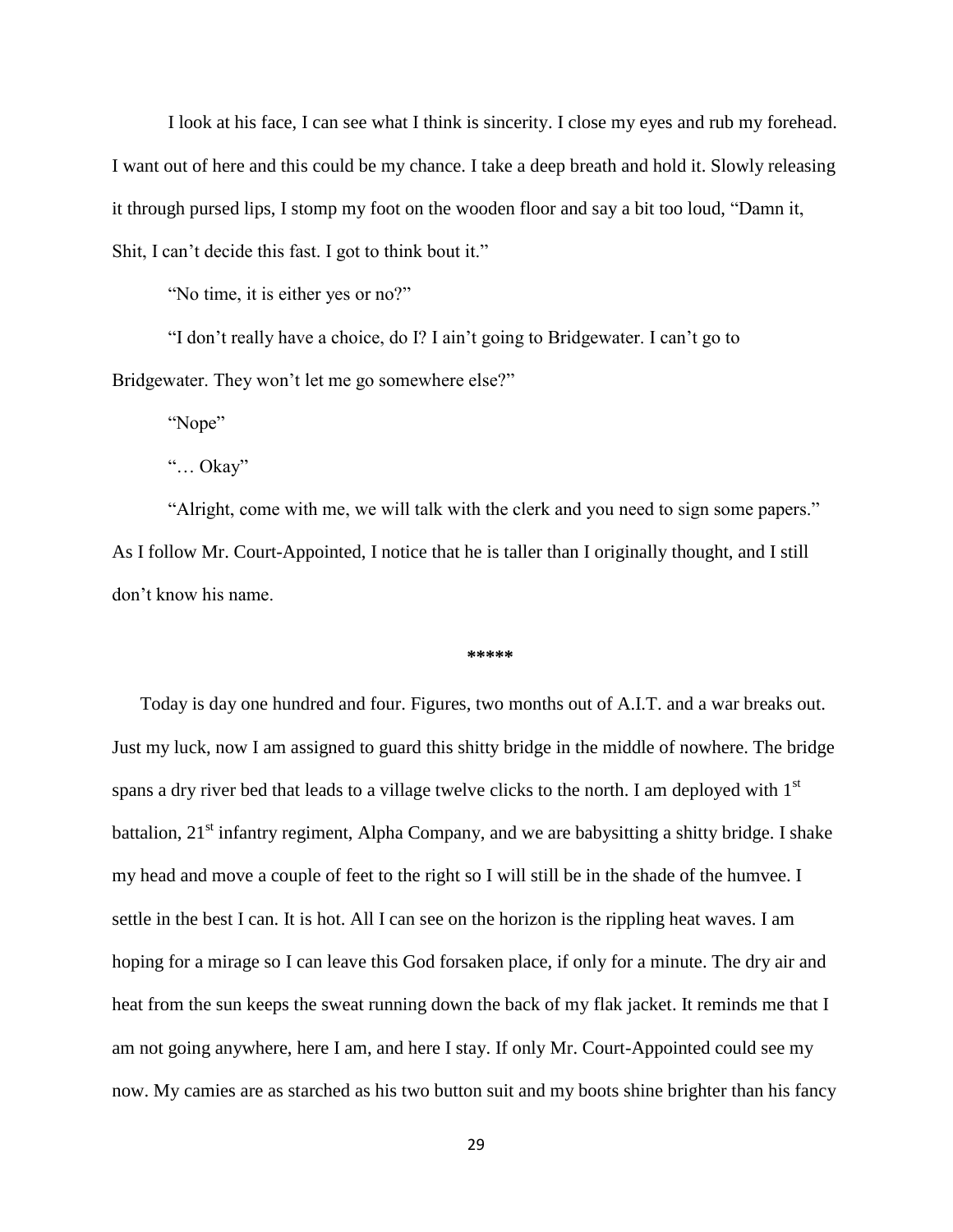Italian shoes. The arid wind stirs the sand and creates illusions that keep me on edge. The silence is only broken by a shift of cloth, a scuff of skin, or the clearing of a throat. I drain my first canteen and say a silent thanks to Osowski's sister for sending us the Kool Aid to mix with this tepid water. I wonder what she looks like. Osowski is tall with blond stubble that used to be hair, walks like he is balancing a book on his head. I lose my erotic daydream of his sister when he realizes I am staring at him and turns to me and smiles and says, "Only eight hours to go." He reminds me of an ostrich, an ostrich that talks; I finally got my minute away from this place and crack a grateful smile.

"What, you got sunstroke already? We are right here until zero six hundred," says the Sarge. "Why are we watching the bridge and not patrolling the zone, Sarge?" I ask.

"The LT said to stay put until further notice, so settle in boys it's going to be a beautiful night," the Sarge says with a grin.

I grab a handful of sand and watch it pour slowly through my fingers as I wonder if they too, have secrets. I don't like the night. All the shit happens at night. I look at Osowski again. He is okay. Osowski can drive like a son of bitch. He pushes our governmental shit box to the height of NASCAR performance when the shit hits the fan. He claims to have a 65 Shelby Mustang at his home in California. I fucking believe him. Nobody else drives in our squad, just Osowski, because the Sarge says so. I can barely see the Sarge's face; the Irish sheik has a cloth over his head and looks like Ali Baba. The Sarge is always covering up, so you can't tell if he is watching or not. He is like a shadow, always there in the day and somehow still there at night. The Sarge is old. He is pushing forty something and knows his shit. Rumor has it he is an iron worker from Ohio, but no one knows for sure. Sarge doesn't talk much.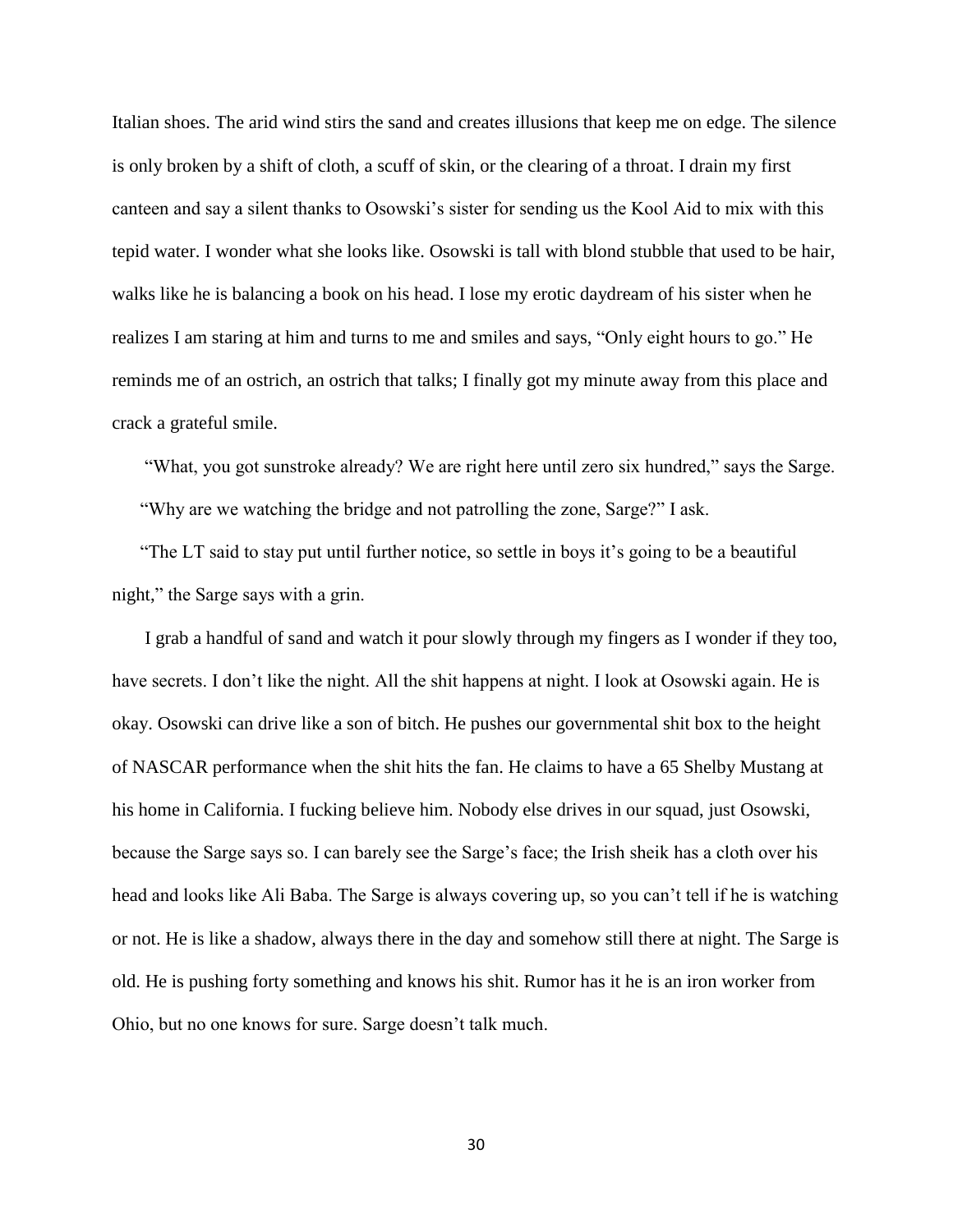"What? You got to be shitting me, Sarge. I'm hungry and this field shit is putrid," says Osowski.

"That's good stuff, especially the chicken gumbo," Billy says while smiling and licking his lips.

"Ah, shit," Osowski says, pulling his helmet down over his head and turning his back to the vee.

Billy is from the poor part of South Carolina and enjoys whatever food he can get. He tells us that he had worked on a meat truck that followed the welfare checks. His job was to yell out "Buy some meats todays, buy some meats todays. We got fatback, turkey wings and gristle." Our gunner, Pogo, can't get enough of Billy's chant and has him yell it when we pass through the villages. Pogo laughs and laughs until he pisses himself. It never gets old. That southern drawl echoing thru the deserts of the ancient Middle East, go figure. I glance over and see Billy smirking and wonder what kind of food he is thinking of. Pogo is trying hard to clean the sand from the 50 cal. He is a Rhode Island rich kid who is rebelling against his dad. He barely made boot camp and is about 20lbs overweight. Pogo is short with a doughy complexion, kind of like the Pillsbury Dough Man. His uniform has cuffs everywhere and he wears those stylish army spectacles. He is no formidable sight until he gets behind the fifty. Then he is like a super hero. Man, that boy can shoot. He can hit his target even as he bounces up and down like a pogo stick when Osowski is tearing ass through a hot zone.

 I need to clean my weapon and check my supplies, but that means going inside the humvee. It is dark inside and it is like climbing in a furnace with all your winter gear and I am already soaked through. I don't like the dark, it reminds me of home. The more Kool Aid flavored water I ingest, the wetter I get. It is a funny thing you learn about water out here. It is an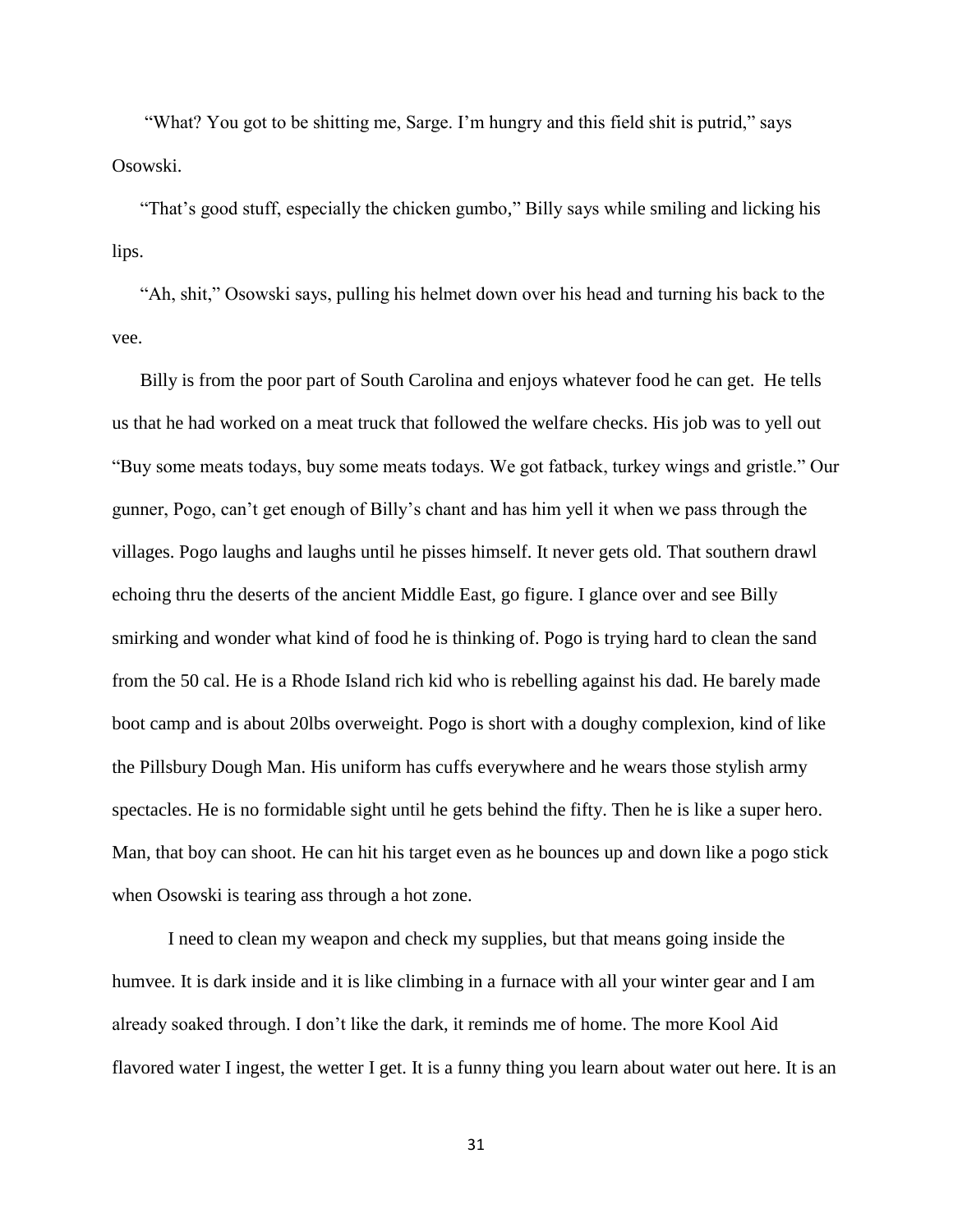adhesive because it causes my uniform to stick to my skin, it's a lubricant because when your hands are always wet, shit slides right through them, and it is a coolant even when it is warm, like it is now. I take another sip out of my canteen, feeling the mixture flow slowly down my throat and settle into my stomach. I thrust my stomach forward and hear the swishing sound inside. I smile, it sounds cool, and so I do it again. A grunt from the Sarge stops my little self indulgence. I shift, covered up, and settle in trying not to think of the incoming night. I smell sweat and cigar smoke and moan as I turn my head away from the smell.

\*\*\*\*

It is my watch and I stand over Sarge. Darkness is everywhere and I recognize the stench. I wonder why he is different. He didn't seem to be drinking as much and now he is around a lot more. He was nicer to me just like he used to be when Mom was alive. I just want him to be like he used to be. I suck in a deep breath and the stink overtakes me. I place my hand over my nose and mouth to stop the smell. I gag, and then swallow hard. I close my eyes tight and see the Rocky poster on the back of my door. I squeeze my bayonet tight, holding it like I did when I held my bedpost. Opening my eyes I move closer so that I can straddle over him. I move the bayonet into my left hand and wipe the sweat from my right palm across my thigh. I switch it back tightening my grip and squeeze the handle until my arm starts to shake. I glance back and forth, nobody stirs. It's dark and it's silent, it was always silent, except for the sounds of his raspy breath.

"Bastard," I say as I lunge forward. I see his eyes flick open and he kicks his leg upward. Pain grasps my groin as I fall sideways and slam into the ground. I can't breathe and my chest burns. I squeeze my eyes tight and drop the bayonet. I can hear him yelling but can't understand what he says. "You bastard, you didn't love me, you didn't love me, you fuckin drunk," I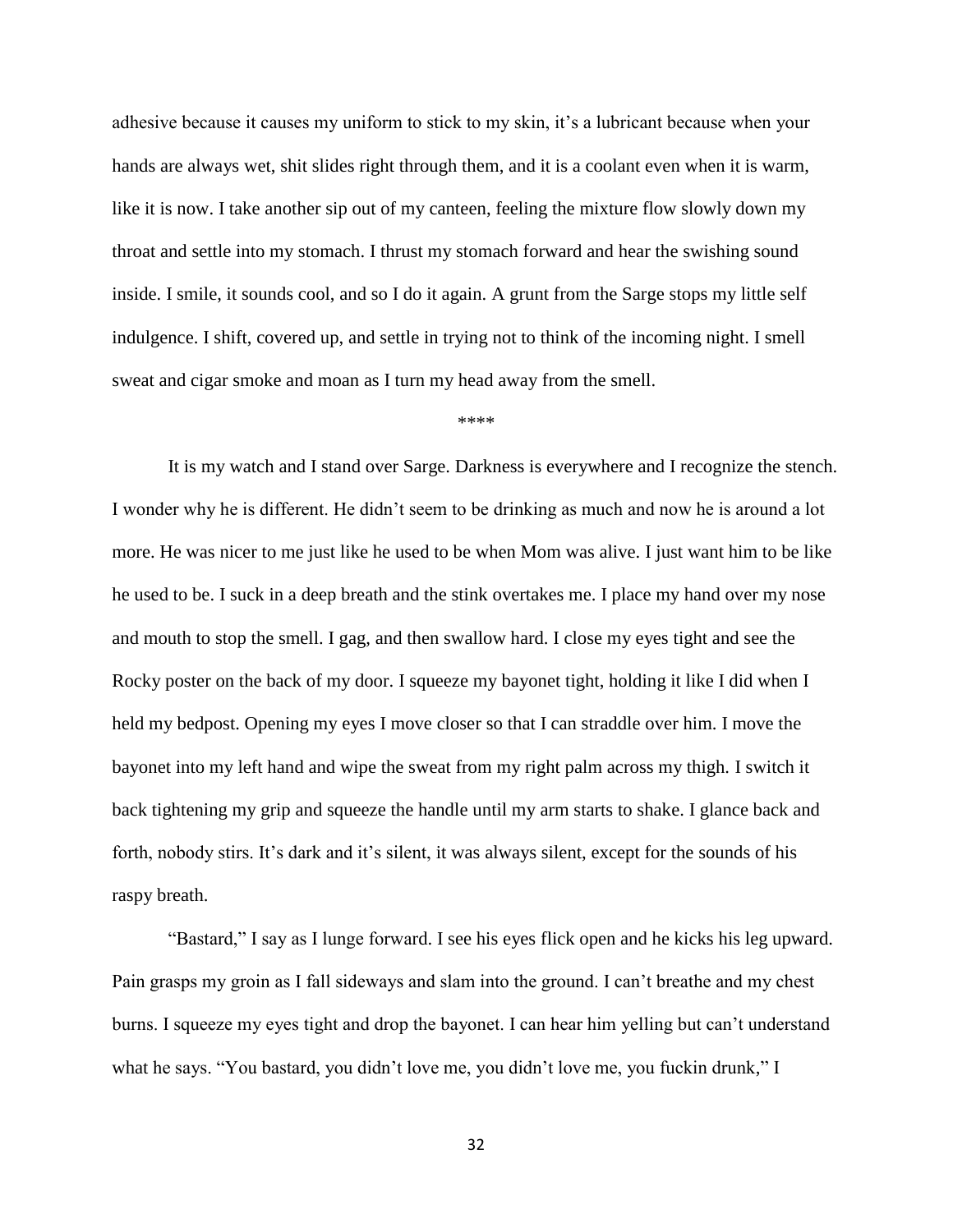scream. Opening my eyes I see him standing over me, the bastard. I grab for the bayonet and I try to get to him. The butt of a M16 comes at me and then all goes black.

\*\*\*\*

It is not so bad here. My room never gets dark and they don't think I am a drunk. It smells, but not of sweat and cigars. I am still in the service, just in a different way and I don't have to go home. Osowski comes to visit me. I want him to come in and visit too, but not the way he likes.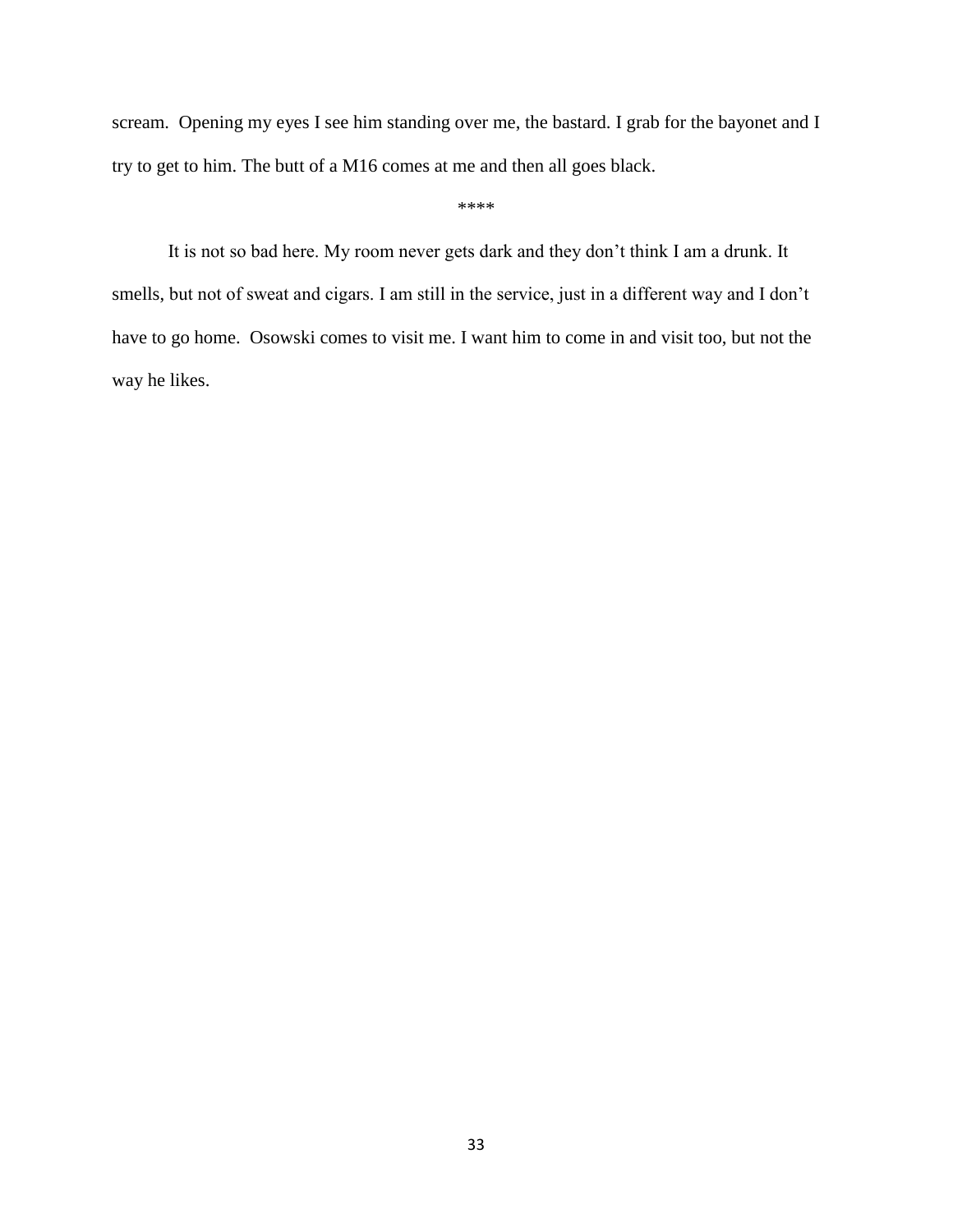## The Emergency Exit

The grinding metal and the gush of wind propel Adam into the darkness. The grease and oil camouflage his skin, only the white of his eyes betray his sanctuary. This underground dungeon is home and his mother told him to stay hidden. The ache in his gut drives him to defy his mother's wishes. It is becoming too dangerous to rely on her any more. There are always scraps up at the diner's dumpster, and he hasn't eaten for two days. He knows he has to be careful because they are around. It is early morning and that is when they emerge from the shadows. As soon as the red train passes, Adam shoots out of the niche and crosses the tracks aware of the fat rail. His mother warned him about the fat rail. She said that whatever touched it became bacon. He isn't sure what bacon is, but he knows it isn't good.

The emergency exit is dark. Adam had broken the light bulbs and no one had yet come to repair them. Adam waits at the bottom of the stairs listening. He can smell the human waste that litters the exit. Hunger forces him to go on. Adam watches the rats. Silently they cling to the shadows and only stir when no one is near. They are his guide. Adam darts outside into the alley and hurls himself over the dumpster's side burrowing deep in the refuse. He feels warm and secure and the heady aroma envelopes him. Knowing that he cannot linger, he quickly snatches a half eaten Italian sub, some spoiled fruit and returns to the shadows of the evil smelling exit.

Adam knows the subway intimately. It is his territory. He sprints across the platform and jumps into the pit. From the safety of the shadows Adam notices a body lying face down on the graffiti laden bench. Adam covers his face with his hands and sighs deeply. He clenches his jaw tightly choking back a cry. He knows who is lying on the bench and that she is drunk again. His mother, Madeline Miller. She is supposed to be looking for work to get them a place to live. She is always promising to get sober, even going to Alcoholic Anonymous meetings, but she won't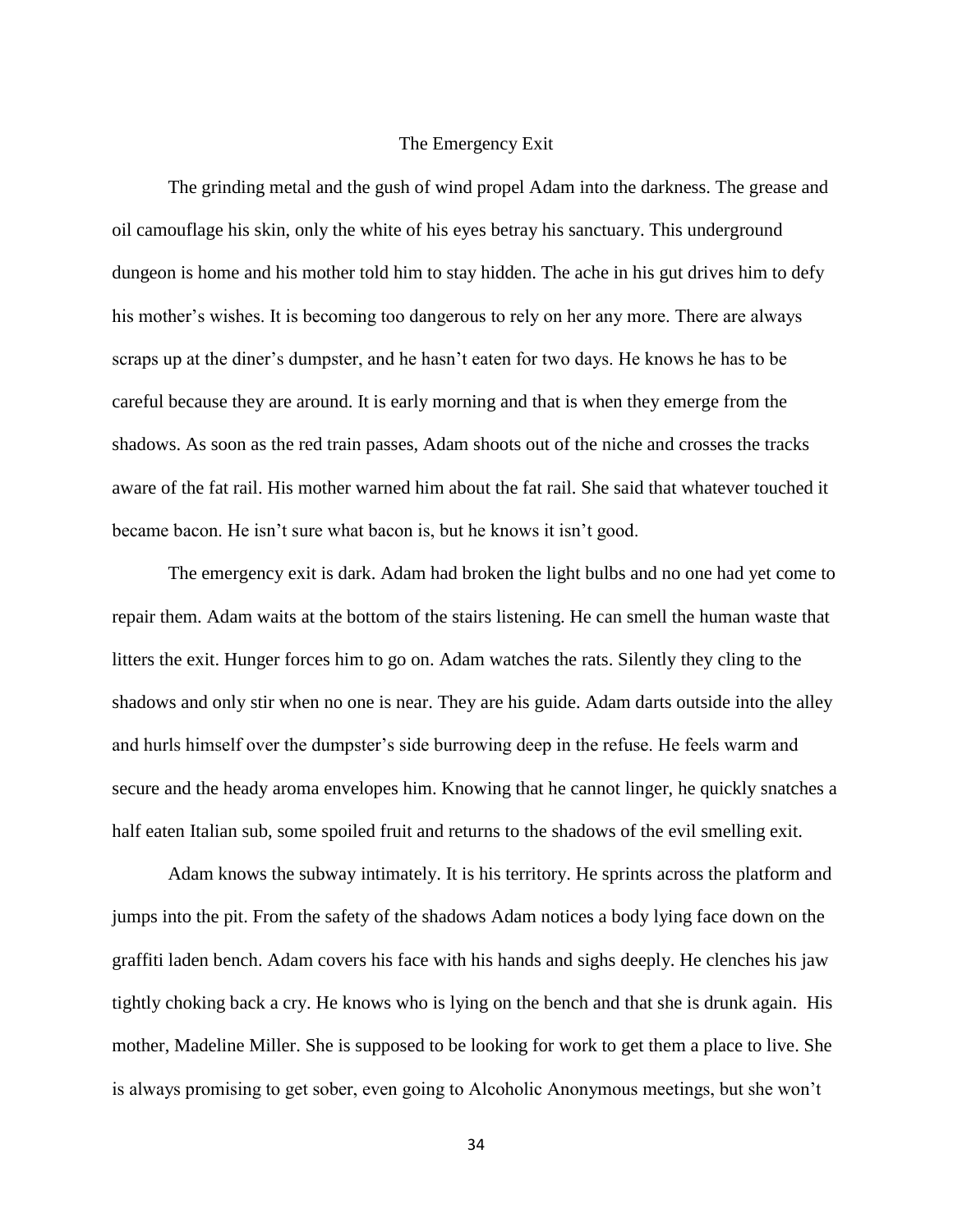give it up. The booze is why they live here. Adam knows he has to get her to their safe place. They will come and everything will be screwed up again. Adam has to move quickly, the trains run every ten minutes and he can feel the slight breeze of one approaching. He sprints down the tracks and crouches under the yellow safety strip on the platform edge. He scuttles to the edge and freezes. Adam slowly lifts his head and peers over the safety strip. The transit police are closing in on his mother. Radio static jolts Adam and he notices a transit cop standing directly above him. He drops and curls himself into the fetal position squeezing his eyes shut, hoping to vanish. The commotion on the platform and the vibrations of the approaching train compel Adam to move. He tries to run crouched over under the platform edge, but falls, tripping on the ballast. Adam glares back at the approaching headlights, lets out a yelp, jumps up and bolts down the tracks, quickly disappearing into the familiar shadows of his subway sanctuary.

Adam's eyes are wide open refusing to blink as he stares at the door. He knows he hasn't been followed, but he doesn't move, he listens intently to the strange sounds for any warning. Slowly, he convinces himself that it is safe. Adam scrubs his face raw in the utility sink, trying to wash off the lingering effects of his fear. His body shakes with frustration. His mother had found this room and they have made it their home. This part of the subway was abandoned years ago when they added the Alewife extension. No workers come here. That is what Millie, the elderly blind woman who lived with her boyfriend, Dion, in the electrical room on the other side of the station, has told him. She had lost her eyesight when she nearly froze to death while locked out of Harvard Station last winter. Millie senses things that the others cannot. Millie has lived in this subway for a long time.

Adam rests on the raggedy mattress that he shares with his mom. He consumes the half of the Italian sub and the rest of what he has salvaged from the diner's dumpster. The electric heater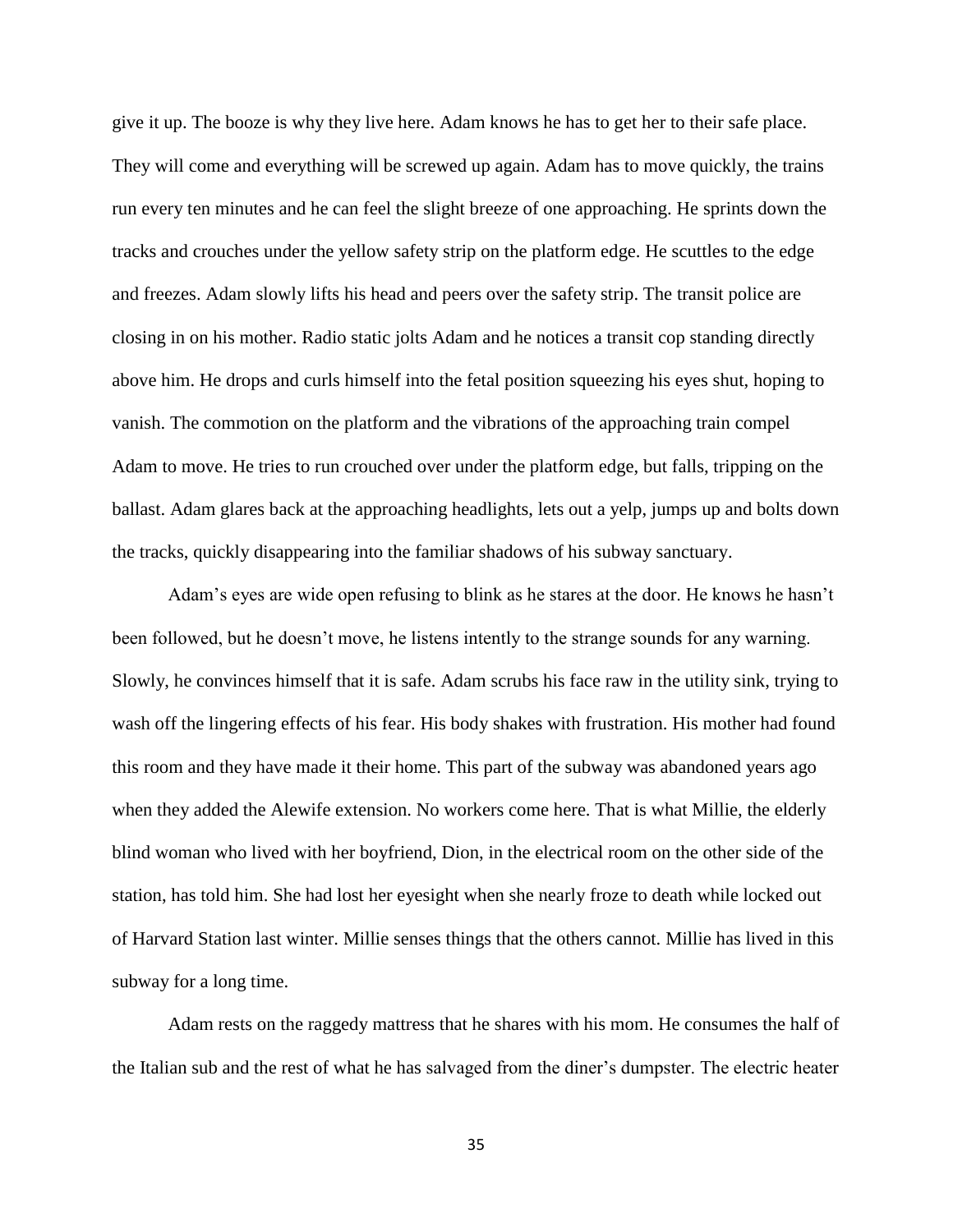that he has secured from the subway worksite cannot compete with the protrusion of cold from the concrete walls. Adam can never get used to it. His body and mind ache as he tries to comfort himself. Adam thinks of his Mom and cannot recognize the power that the bottle has over her. She loves it more than him. He wonders when she will be able to come back. Despair envelopes him, and he submits to its lull. He dreams about his Mom and restlessly rumbles along with the trains in his erratic sleep.

Adam awakes to the smell of coffee and leftovers. He hears the electric percolator that reminds him of his mothers heart when she holds him close. Adam smiles; remembering the apartment, the one the welfare people had put them in. It had a kitchen and his mother had sometimes cooked breakfast. He thought of the chocolate chip pancakes that she had made on his tenth birthday and how she had drawn a smiley face with the syrup. She had missed his last birthday, but had left a pack of Hostess Cupcakes on his makeshift pillow. Adam sits up quickly. It isn't his mother; it is Millie who is preparing breakfast. Adams body sags and he drops his head onto his chest. He sucks in a deep breath, wipes the drool from the side of his chin, and moves to the makeshift table. Adam barely speaks as the stale crumbs spill from his mouth. The coffee warms him and he leans back on the broken chair. Millie doesn't look so good. She has always kept up with her appearance, despite her inability to use a mirror. Her face is drawn and pale. Millie tells Adam that she is troubled; Dion has told her that he has seen the child services people this morning on the platforms and that they are looking for him. Tears well in Adam's eyes and he looks away from Millie even though he knows that she cannot see them.

Adam believes that if he can stay hidden like his mother has told him, she will be back and they can go somewhere else. He convinces himself that it is true. She will come back, she always does. Sometimes she is gone for days, but she always comes back. Adam wants to see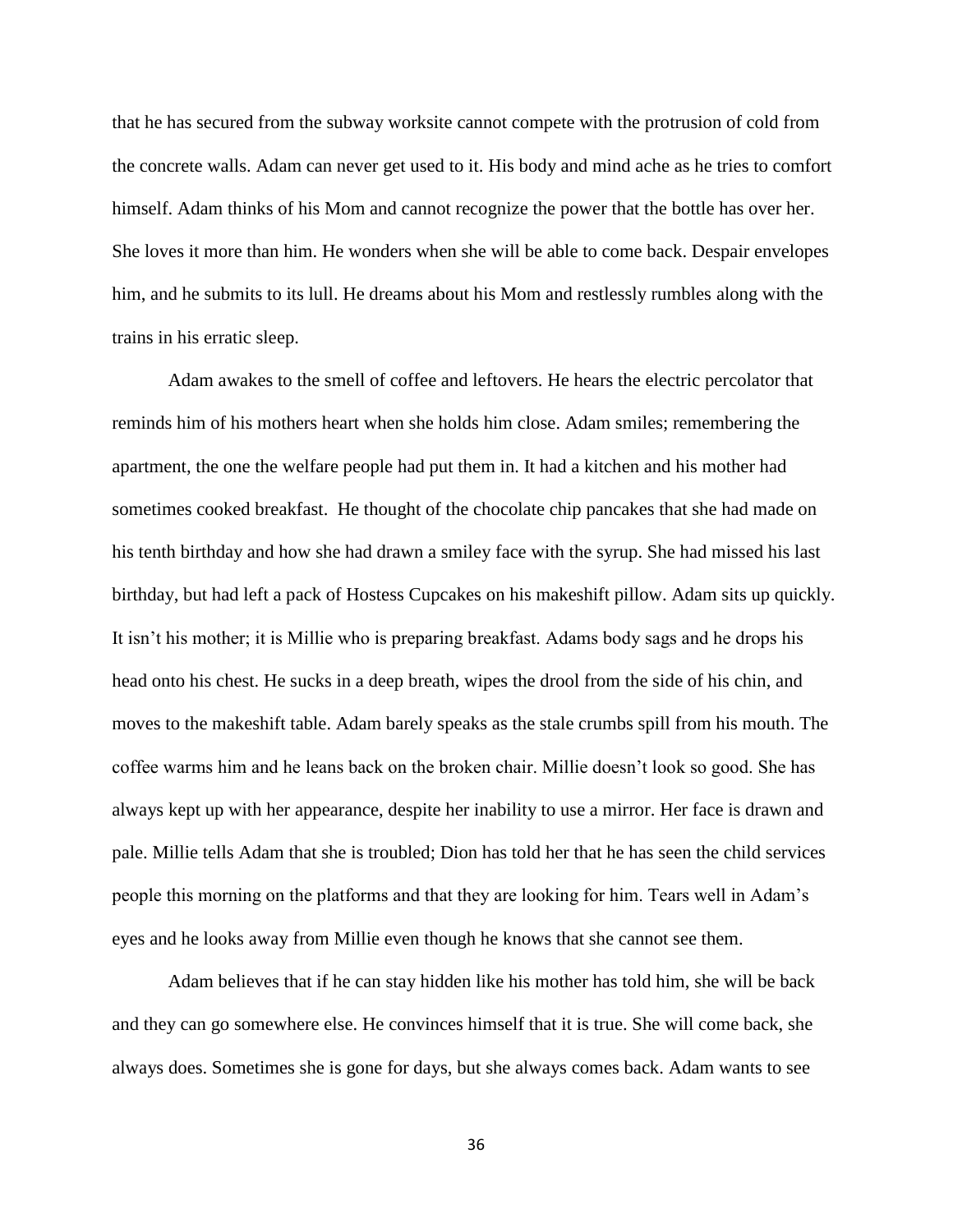her, drunk or sober he doesn't care anymore, he just wants her to come back. Millie and Dion will help him stay hidden until she returns.

#### \*\*\*\*\*\*\*\*\*\*\*\*\*

A couple of days later Adam is in the abandoned electrician's room with Dion. He is a large man and his appearance is daunting. His thick woolen clothes match the color of his skin and blend in with the grimy walls. Trash bags stick out of the holes in his boots and he wears a black trash bag on his head that partially covers his matted dreadlocks. The trash bags keep him warm and dry, helping him to feel secure. He is not secure now; sweat and slobber saturate Dion as he tells a story about a jungle with tigers, soldiers and guns. Adam stares at Dion's eyes as they turn dull and then jumps when Dion's voice turns thunderous. Dion snaps his head around hastily, looking back and forth, searching for something. He cannot see what Dion is looking for. Adam crouches silently in the corner covers his ears and tries not to listen. His back hurts from pressing hard against the rough cement wall as he tries to remain unseen. Adam's eyes travel with Dion as he runs frantically around the room shouting at shadows and then, finally, bolts out the door. Adam longs to stay put, but he knows he cannot. He sucks in a deep breath, grimaces and looks for inner strength. Adam knows he must go and find Millie; she went outside earlier to talk to the vendors. She is trying to find any information about his Mom and if anyone has seen the child services people today. Adam is afraid to leave, but he does not want to stay, Dion might come back. Adam's body trembles as he recalls the look on Dion's face. Slowly he eases off the wall and stands. His legs are wobbly and he has a raw dull ache in his stomach. Leaning against the wall Adam stares towards the door. He remembers that his Mom had told him to stay hidden. He curses his Mom for not being here, damn her and her booze. Adam needs to leave this room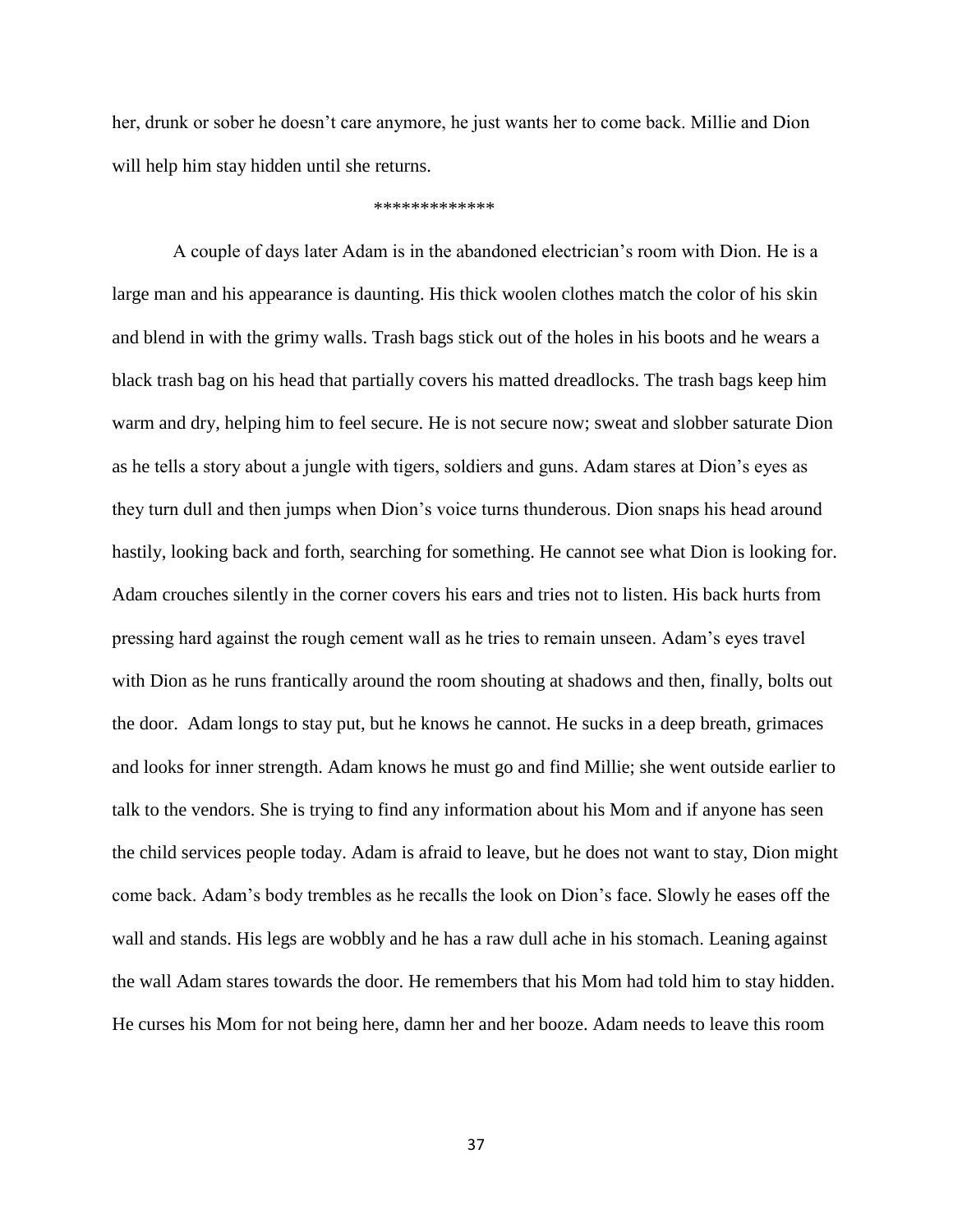and make it to the platform. He looks up and then down the hallway and makes a mad dash away from the room and hopefully away from Dion. He has to find Millie.

Adam is looking for Millie and watching for Dion when he sees his Mom from the shadows of the emergency exit. She has come back and is walking down the platform making her way towards him. A huge smile takes over his face and his body begins to quiver. Goose bumps cover his arms and he shakes off a chill. He presses himself up against the door and squishes his face into the small barbwire window. Adam wants to rush out of the emergency exit and run to his Mom, but he knows he must stay out of sight. He bounces from one foot to the other in expectation. Adam notices that she isn't stumbling as she walks, and she looks good, really good. He blinks twice to confirm that she is really here. Adam steps back as his Mom opens the emergency exit door. He stands rock still, smiles, and jumps into her arms hugging her tight. He starts to cry and realizes that he is hugging her too hard because his Mom makes a funny sound. He lets go of her, because he doesn't want to hurt her and she isn't hugging him back. She is crying too. Not the happy tears that he shed, but different. Adam's face goes limp. He notices the handcuffs on her wrists and takes a step back, "Mom?" Her eyes look soft, but her face is twisted in pain. Adam's jaw goes limp as his mouth drops open. His mother says, "I'm so sorry Adam. . . I'm stupid and screwed up, I'm so sorry. I have done some bad things and I am in trouble. I can't help it, I'm sick Adam, please forgive me." Adam stares at her face. His tears make her face blurry and everything seems so wrong. "Mom," Adam cries. She turns away sobbing and repeats, "I'm sorry Adam, I'm sorry, I love you." Adam sees movement behind his Mom and notices the transit police officer and a well dressed lady approaching him. He hadn't realized that they were there. Adam lunges towards the subway tunnel hoping to vanish into the darkness, but the transit cop grabs him by the shirt and wraps him up in a bear hug. Adam looks